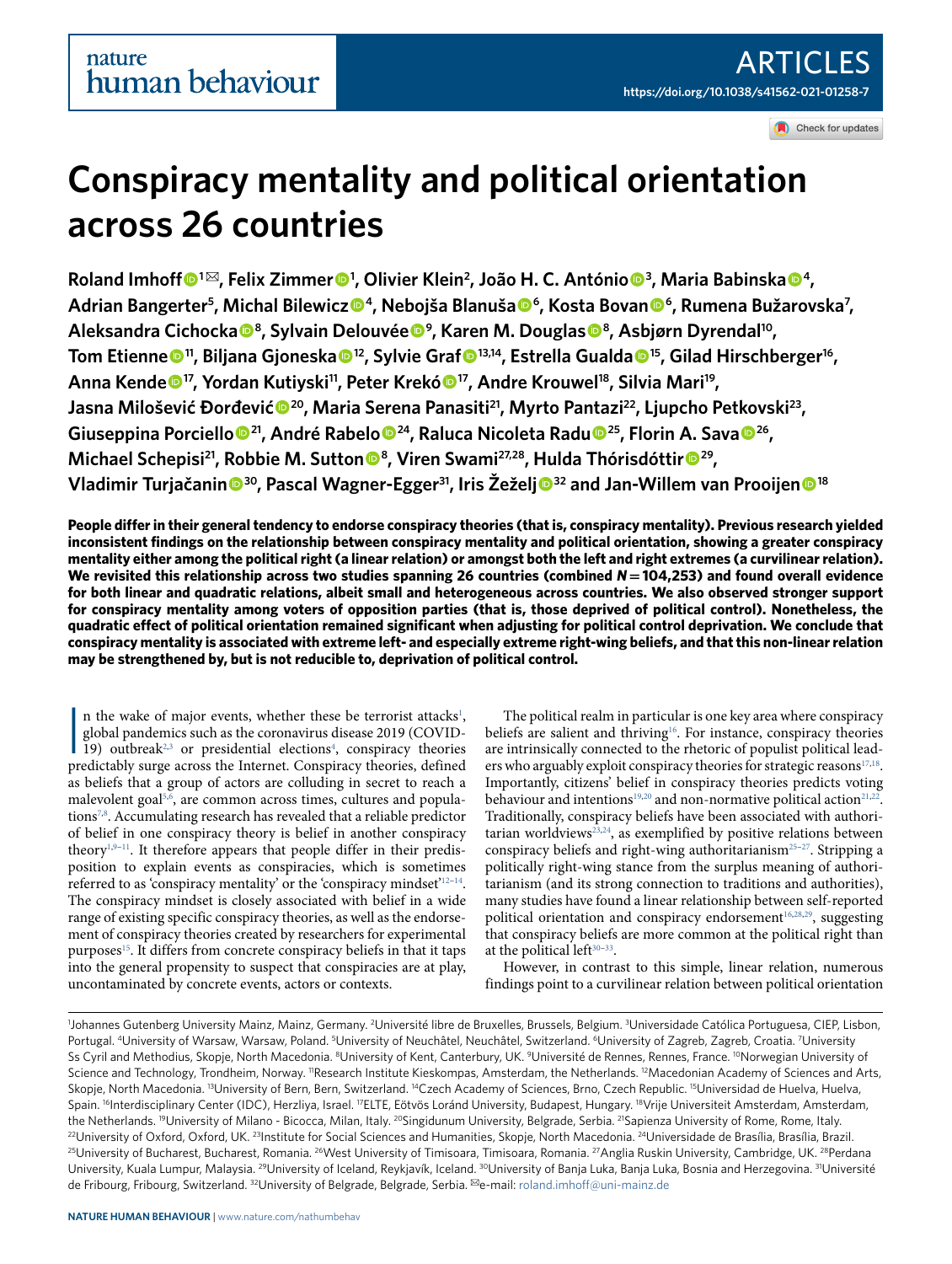

<span id="page-1-0"></span>**Fig. 1 | Linear relation of political orientation and conspiracy mentality (with 95% CI) in all samples separately and overall in multi-level models for both studies (controlling for quadratic relation).** Data from study 1 (orange triangles) and study 2 (blue circles). Numbers denote change in scale point on conspiracy mentality per change in political orientation in unit of standard deviation (*N*= 104,253).

and endorsement of conspiracy theories, such that people at both political extremes endorse conspiracy theories more strongly than people in the political centre do. Such a U-shaped function across the political spectrum was described for conspiracy beliefs in sam-ples collected in the United States, the Netherlands<sup>[34](#page-10-17)</sup>, Belgium<sup>[35](#page-10-18)</sup> (for conspiracy theories targeting elite groups), Sweden<sup>[36](#page-10-19)</sup>, Poland<sup>[37](#page-10-20)</sup> and Germany<sup>[24](#page-10-10)[,38](#page-10-21)</sup> (for conspiracy mentality). The fact that such a U-shaped function has so far been revealed in only a handful of countries that share a high degree of economic prosperity calls for further scrutiny and more thorough explanation.

One way to make sense of such a U-shaped relation between political orientation and conspiracy mentality is grounded in the content-based overlap between conspiracy beliefs and worldview explanations on the political extremes. This worldview explanation is based on the notion that extreme political movements at both the left and right share a common set of features<sup>[39](#page-10-22)</sup>, which include a pronounced tendency to distrust and reject groups and ideas that differ from their own<sup>40-[46](#page-10-24)</sup>. The left and right extremes share a worldview that centres on Manichaean demonization of ideological outgroups, which are represented not only as wrong but as immoral and dangerous<sup>[47](#page-10-25)</sup>. Conspiracy theories similarly represent outgroups as evil<sup>[20](#page-10-6)</sup>, and are associated with Manichaean views of history as a struggle between good and evil forces vying for control of societies<sup>[20,](#page-10-6)[48](#page-10-26)</sup>. Research on authoritarianism, a key antecedent of conspiracy beliefs, sometimes points to an authoritarianism symmetry hypothesis: authoritarian views in which dissent is not tol-erated are observed on both the right- and left-wing extremes<sup>[49](#page-10-27)[,50](#page-10-28)</sup>. Likewise, both extreme positions show an affinity to a belief in

simple solutions, which is also associated with conspiracy beliefs<sup>[34](#page-10-17)</sup>. This worldview explanation thus suggests that the curvilinear relation in which conspiracy mentality is associated with extreme (left or right) political ideology is more or less universal across national contexts. Indeed, across time and cultures, conspiracy theories are common in the discourse of extremist fringe groups independent of ideology (extreme left, extreme right, religious fundamentalism and anti-technology)<sup>[51](#page-10-29)</sup>.

There is, however, another reason to predict a U-shaped function, independent of worldview content, but as a reaction to perceived lack of political control. Political control deprivation can result from losing elections, so that one's political values are not represented by governing parties. The experience of lack of control, in general, stimulates a desire to make sense of the social environ-ment<sup>[52](#page-10-30)-[54](#page-10-31)</sup>. More recently, this general effect has been called into question<sup>[55](#page-10-32)</sup>, but there is strong evidence that deprivation of politi-cal control, in particular, increases conspiracy theorizing<sup>[16](#page-10-2)[,56](#page-10-33)</sup>. When people feel locked out of power, they may be more motivated to endorse beliefs that delegitimize incumbent authorities and the out-comes of political processes<sup>[57](#page-10-34)</sup>. Two recent US elections demonstrate the notion that conspiracy theories are for (political) losers<sup>[58](#page-10-35)</sup>: After the election, supporters of the winning party showed weaker, and supporters of the defeated party stronger, beliefs in election-related conspiracy theories<sup>[59](#page-10-36)</sup>. Supporters of extreme parties may therefore endorse conspiracy theories because they are not represented in governmental decisions (at least, in most Western countries).

This explanation, however, would suggest context dependence rather than universality. To the extent that parties from one of the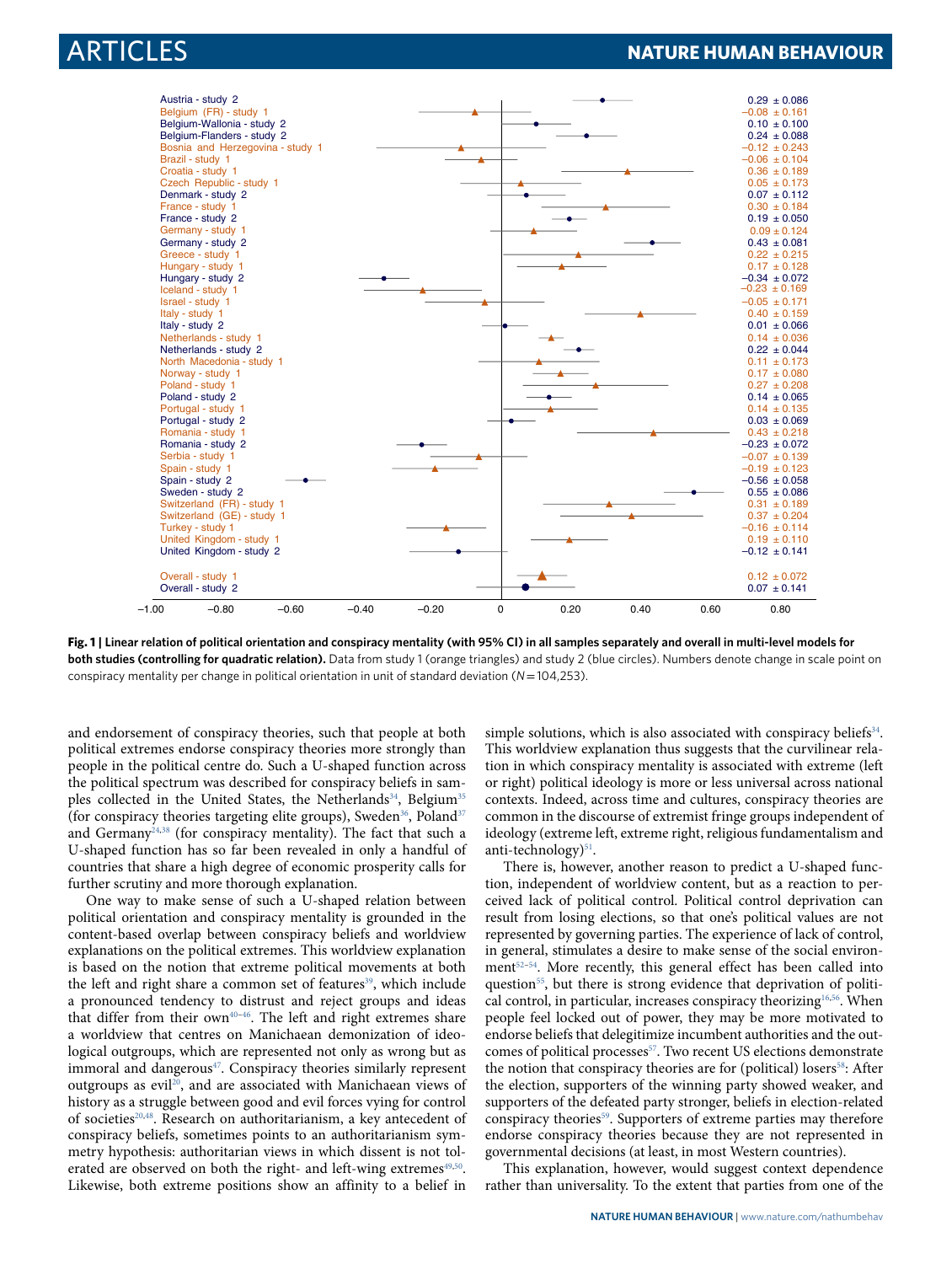

<span id="page-2-0"></span>**Fig. 2 | Quadratic relation of political orientation and conspiracy mentality (with 95% CI) in all samples separately and overall in multi-level models for both studies (controlling for linear relation).** Data from study 1 (orange triangles) and study 2 (blue circles) (*N*=104,253).

extreme ends of the political continuum are in power or holding government positions, endorsement of conspiracy theories should be less pronounced among the supporters of these parties. This allows for the prediction that, in countries with a far-right government, conspiracy mentality should be particularly present on the political left (that is, a negative linear relation), whereas in countries with a far-left government, we would expect conspiracy theories particularly at the political right (a positive linear trend).

The present research sought to provide more definitive evidence regarding the nature, universality and explanations of the relationship between political orientation and conspiracy mentality, the mindset that secret sinister forces are at play. As the Conspiracy Mentality Questionnaire (CMQ) mentions no concrete agents or events, it assesses this worldview without being contaminated by political bias. Study 1 investigated the relationship between political orientation and conspiracy mentality in a large and unique dataset from 23 countries ( $N= 33,431$ ), allowing us not only to test the link between political orientation and conspiracy mentality in a more generalizable and fine-grained manner but also to examine whether deprivation of political control (with one's political party excluded from government) can account for this link. A second study ( $N = 70,882$ ) complemented these analyses with larger samples from 13 European countries that allowed weighting of data to match population-based distributions of age, gender, education and political leaning.

In both studies, we measured political orientation in two complementary ways. As a first approach, we measured participants' political orientation on a single-item scale ranging from (extremely) left wing to (extremely) right wing<sup>[60](#page-10-37)</sup>. Although a very brief measure, the single item is widely used in political psychology

studies<sup>[61](#page-10-38)[,62](#page-10-39)</sup> yielding strong evidence of validity (for example, pre-dicting 80–90% of variance in voting behaviour<sup>[63](#page-10-40)</sup>) and comparabil-ity for international research<sup>[64](#page-10-41)</sup>.

While being common, economical and intuitive, there are some caveats to relying exclusively on this self-placement approach on a single item. Subjective political orientation may be susceptible to context-specific interpretations of the left-right spectrum<sup>[65](#page-10-42)</sup> because what is considered left or right can differ across countries. 'Left wing' in the United States might be 'centric' in Central Europe or 'right of centre' in various Northern European countries. Moreover, the left–right continuum may be interpreted differently by citizens of different countries as referring to economic or cultural issues<sup>[66](#page-10-43)</sup>. These issues may lead to differences between countries that are attributable to the interpretation of the scales rather than to actual political differences.

To address this limitation, it is desirable to triangulate findings involving self-reported political orientation with a measure that is less susceptible to self-referencing and differing standards. As a second approach, we thus relied on voting intentions for political parties. These choices have no scale anchoring issues and may be more intuitively accessible to participants than their self-positioning on a Likert-type scale. Connecting voting intentions to international expert coding<sup>[67](#page-10-44)</sup> (see below) allowed us to differentiate between different aspects of the left–right continuum across different political contexts.

#### **Results**

For both studies, we dropped one item (albeit different ones, see Supplementary Sect. 2 and Supplementary Tables 3 and 4) from the Conspiracy Mentality scale to improve measurement invariance and achieve both configural and metric invariance for the four-item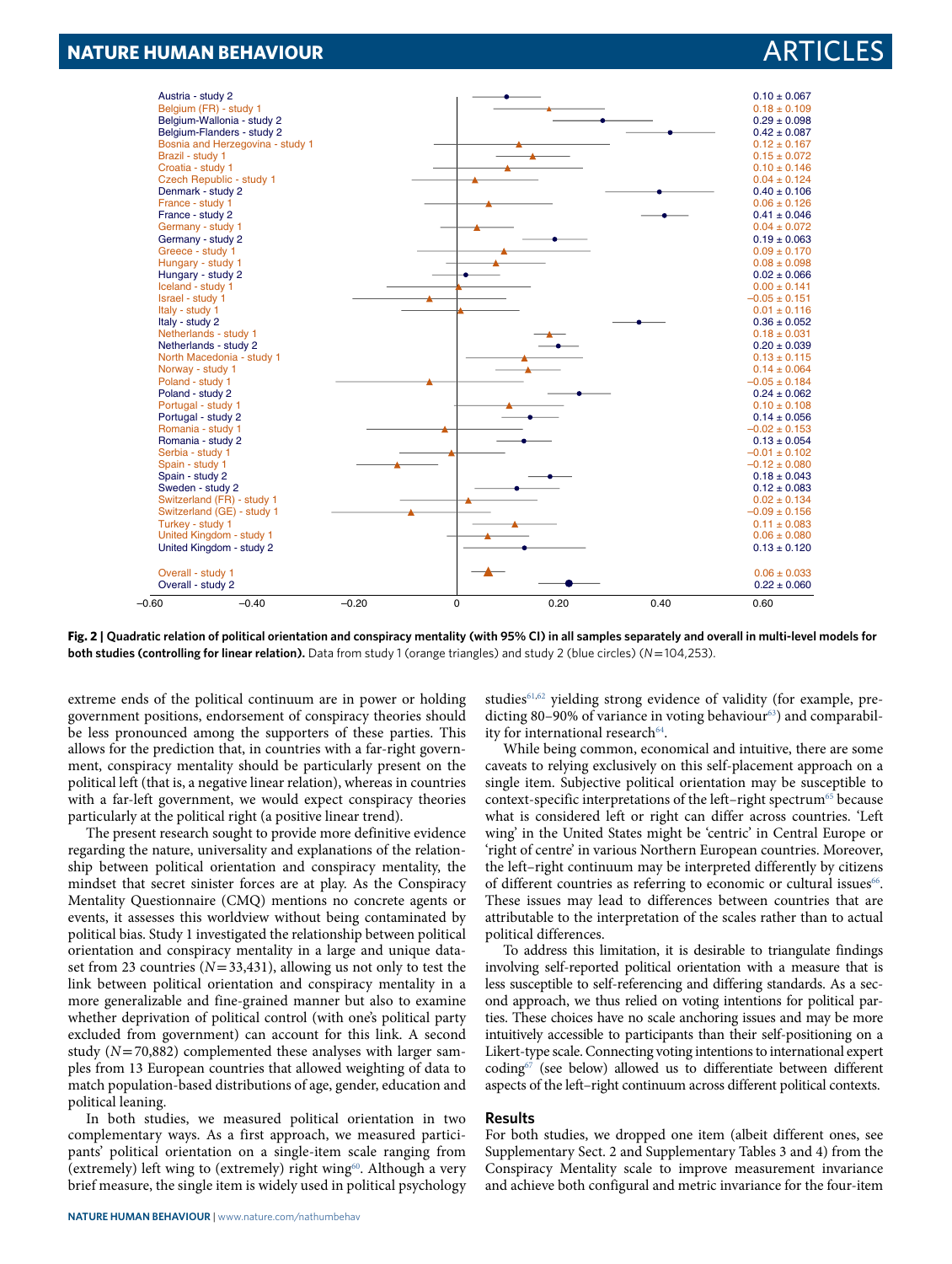<span id="page-3-0"></span>**Table 1 | Fixed effects predicting conspiracy mentality from linear and quadratic term of political orientation, whether preferred party was in power at time of data collection and demographic data in both studies**

|                                                           |          |       | Study 1  |                               |                          |                          | Study 2                  |                      |
|-----------------------------------------------------------|----------|-------|----------|-------------------------------|--------------------------|--------------------------|--------------------------|----------------------|
| <b>Predictors</b>                                         | B        | s.e.  | P        | 95% CI                        | B                        | s.e.                     | P                        | 95% CI               |
| (Intercept)                                               | 7.196    | 0.151 | < 0.0001 | 6.900 to 7.492                | 6.341                    | 0.188                    | < 0.0001                 | 5.973 to 6.709       |
| Linear effect                                             | 0.139    | 0.041 | 0.0029   | $0.059$ to $0.219$            | 0.124                    | 0.075                    | 0.1180                   | $-0.023$ to 0.271    |
| Quadratic effect                                          | 0.096    | 0.021 | 0.0003   | 0.055 to 0.137                | 0.188                    | 0.025                    | < 0.0001                 | 0.139 to 0.237       |
| Preferred party currently in<br>government $(1 = yes)$    | $-0.587$ | 0.032 | < 0.0001 | $-0.650$ to $-0.524$ $-0.756$ |                          | 0.024                    | < 0.0001                 | $-0.803$ to $-0.709$ |
| Sex (study 1: $1 =$ male; study 2:<br>$1 = \text{female}$ | 0.049    | 0.028 | 0.0888   | $-0.006$ to 0.104             | 0.339                    | 0.020                    | < 0.0001                 | 0.300 to 0.378       |
| Sex (study $1:1 =$ other)                                 | $-0.451$ | 0.259 | 0.0816   | $-0.959$ to 0.057             | $\overline{\phantom{a}}$ | $\overline{\phantom{0}}$ | $\overline{\phantom{0}}$ | $\qquad \qquad -$    |
| Age                                                       | 0.001    | 0.001 | 0.1236   | $-0.001$ to 0.003             | 0.013                    | 0.001                    | < 0.0001                 | 0.011 to 0.015       |
| Low education $(1 = \text{less than})$<br>high school)    | 0.184    | 0.057 | 0.0013   | 0.072 to 0.296                | 0.383                    | 0.037                    | < 0.0001                 | 0.310 to 0.456       |
| High education $(1 =$ university<br>degree)               | $-0.694$ | 0.032 | < 0.0001 | $-0.757$ to $-0.631$          | $-0.692$                 | 0.024                    | < 0.0001                 | $-0.739$ to $-0.645$ |

scale, which was computed by averaging the four remaining items  $(\alpha = 0.82$  in study 1, ranging from 0.62 in Macedonia to 0.89 in Poland;  $\alpha$  = 0.83 in study 2). Parallel analyses with the five-item measure  $(a=0.84)$  are available for both studies in Supplementary Sect. 7 but do not yield any different results. This scale should tap into respondents' general propensity to accept conspiracy theories. To test this, we had inquired about the agreements with context-specific conspiracy theories in study 1. Across countries (random-effect meta-analytic models with strong heterogeneity;  $I^2$  values >0.96), conspiracy mentality correlated positively with left-leaning  $(r= 0.37,$  $P < 0.001$ , 95% CI 0.28-0.45), neutral  $(r= 0.42, P < 0.001, 95\%$  CI 0.33–0.51) and right-leaning conspiracy theories  $(r= 0.29, P< 0.001,$ 95% CI 0.23–0.35) (see Supplementary Figs. 1–3 for forest plots). As the arguably more adequate approach, we aggregated agreement with the diverse conspiracy theories in each country to tap into the general propensity to endorse specific conspiracy beliefs. This aggregate correlated substantially with our generic conspiracy measure that excludes any reference to concrete events or actors  $(r= 0.49,$ P< 0.001, 95% CI 0.41–0.56). Correcting for attenuation due to imperfect reliability of both measures yielded a corrected average of  $r = 0.73$  (P < 0.001, 95% CI 0.63-0.82; Supplementary Table 5).

**Analyses based on self-reported political orientation.** To address the question of whether conspiracy mentality is particularly pronounced on one side of the political spectrum, we tested linear and quadratic effects of self-reported political orientation on CMQ scores, respectively. Specifically, we predicted conspiracy mentality from (country-centred) political orientation, squared centred political orientation and random slopes for both. In study 1, endorsement of the CMQ items was more pronounced on the political right than the political left, as exhibited by a positive linear effect (B= 0.115, s.e. 0.037, P= 0.005, 95% CI 0.042–0.187). Study 2 did not replicate this linear relation ( $B = 0.068$ , s.e. 0.072,  $P = 0.362$ ). The 95% confidence interval (−0.073 to 0.210) included both zero and the estimate obtained in study 1 (0.115). A closer look at the estimates within country suggested large heterogeneity in the linear relation (Fig. [1\)](#page-1-0). While there was a clear positive relation suggestive of greater conspiracy mentality at the political right in countries spanning the centre–north of Europe such as Austria, Belgium (particularly Flanders), France, Germany, the Netherlands, Poland and Sweden, the conspiracy mentality was more pronounced on the left in countries spanning the centre–south of Europe such as Hungary, Romania and Spain.

The predicted positive quadratic relation, in contrast, was significant in study 1 ( $B = 0.062$ , s.e. 0.017,  $P = 0.001$ , 95% CI 0.029– 0.095) as well as study 2 ( $B = 0.220$ , s.e. 0.031,  $P < 0.001$ , 95% CI 0.160–0.281). Unlike the linear relation, this pattern of greater conspiracy mentality at both political extremes was less heterogeneous (Fig. [2](#page-2-0)). To test whether conspiracy mentality is greater at the political extremes than at the political centre, we used the two-lines tech-nique to check for a U-shaped relation<sup>[68](#page-10-45)</sup>. This would be indicated by two significant interrupted regression lines and a sign change (negative slope for low values, positive slope for high values). To enhance interpretability, we relied on the raw, non-centred scores of political orientation, but results remain identical for within-country centred political orientation. For study 1, our analyses suggested that there was indeed a linear decrease in conspiracy mentality among the left extreme to a value of 3.4 (the break point was determined by the Robin Hood algorithm<sup>[68](#page-10-45)</sup>) ( $b = -0.40, P < 0.001, 95\%$  CI −0.46 to −0.33) and a linear increase from there to the extreme right (b= 0.17, P< 0.001, 95% CI 0.10–0.24) (Fig. [3\)](#page-4-0). Likewise, in study 2, there a significant decrease from the left extreme to the break point of 5 (b=−0.28, P< 0.001, 95% CI −0.30 to −0.26), followed by a linear increase ( $b = 0.16$ ,  $P < 0.001$ , 95% CI 0.13–0.18) (Fig. [4](#page-5-0)).

To explore the heterogeneity in both linear and quadratic relationships across countries, we conducted exploratory analyses to examine whether the size and direction of these meaningfully related to the current national government's position on a left–right-wing scale in general, economically and socially. Due to the small number of countries in study 2, we restricted these analyses to the study 1 sample and conducted three separate analyses for each potential moderator by adding two interaction terms with the linear and the quadratic effect of political orientation, and Bonferroni-adjusted the critical value to  $P = 0.008$  for six tests. None of these moderating analyses yielded significant interactions of either the linear or the quadratic effect (see Supplementary Sect. 6 for detailed analyses in Supplementary Tables 8–10 and corresponding scatterplots in Supplementary Figs. 5–7). This is potentially due to the lack of statistical power given the (still) small number of countries.

The control deprivation perspective allows the speculation that the relationship between political orientation and conspiracy mentality might appear because people with more extreme political views find themselves less frequently represented in the government. We thus dummy-coded whether the preferred (study 1) or recently voted (study 2) political party was in government at the time of data collection and included this as well as demographic variables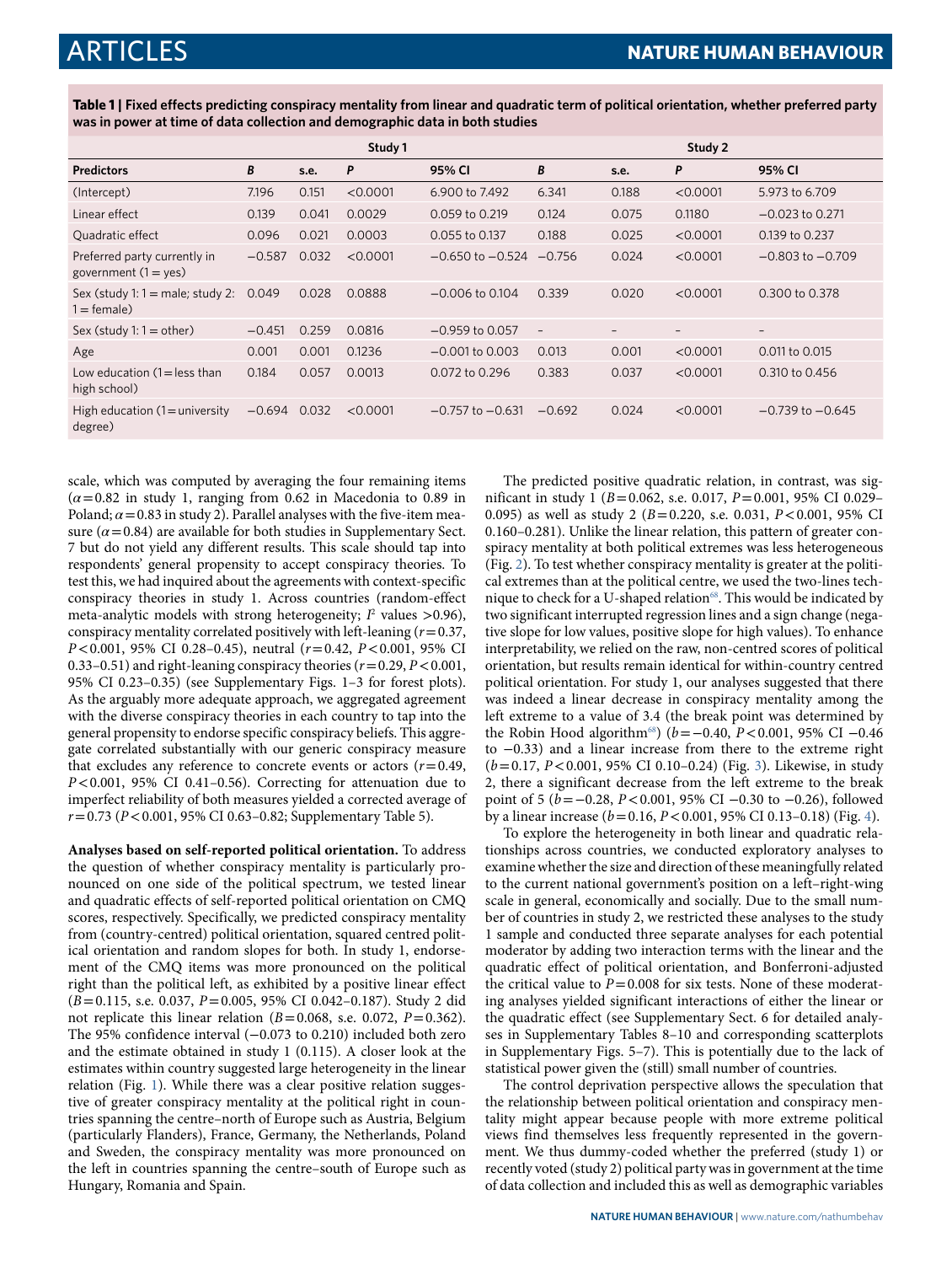

<span id="page-4-0"></span>**Fig. 3 | u-shaped relationship (tested with two-lines technique) of self-reported political orientation (raw) and conspiracy mentality in study 1 (***N***= 37,692).** Higher density of data points is indicated by warmer colours (blue, no data points; red, a lot of data points). The dashed curve represents an unbiased but smoothed estimation of the mean at each position of the *x* axis. The dashed vertical line represents the break point from negative to positive slopes as estimated by the Robin Hood algorithm.

(sex, age and education) as control variables. Conspiracy mentality was higher for supporters of parties not in power, as well as for less educated people (with those who did not obtain a high-school degree scoring higher than those with a high-school degree, who in turn scored higher than people with a university degree), while sex and age showed inconsistent results (Table [1\)](#page-3-0). Independent of these associations, however, the quadratic term of political orientation (and the linear one in study 1) remained incrementally valid predictors (Table [1](#page-3-0)). Thus, aggregated across countries, we found support for greater conspiracy mentality at the political extremes, independent of control deprivation or level of education.

On an exploratory basis, we also tested the idea that the effect of political orientation might be attenuated once the preferred party gains power. To do so, we predicted conspiracy mentality with the linear and quadratic terms of standardized political orientation, the coding of whether the preferred party was in power at time of data collection (with random slopes per country for all three variables) and their interaction. In study 1, there was no longer a main effect of party in power (B=−0.139, s.e. 0.108, P= 0.208, 95% CI −0.350 to 0.071), but an interaction with both the linear  $(B=-0.184,$ s.e. 0.038, *P*<0.001, 95% CI −0.259 to −0.109) as well as the quadratic term of political orientation ( $B = −0.092$ , s.e. 0.026,  $P < 0.001$ , 95% CI −0.142 to −0.042). These interactions indicate that people at the far right are especially prone to conspiracy mentality when their party is not in power (Fig. [5](#page-6-0)). Study 2 largely replicated this exploratory finding, also in its shape (Fig. [6\)](#page-7-0). The interaction with both the linear (B=−0.164, s.e. 0.029, P< 0.001, 95% CI −0.220 to −0.107) as well as the quadratic term of political orientation  $(B=-0.138,$ s.e. 0.022, P< 0.001, 95% CI −0.180 to −0.096) indicated a significant attenuation of the relation between political orientation and

conspiracy mentality for supporters of parties in power. The relation to whether the voted party was in power became substantially weaker (albeit still significant) ( $B = -0.497$ , s.e. 0.186,  $P = 0.017$ , 95% CI -0.861 to -0.132).

**Analyses based on voting intentions.** To address the limitations of self-placement on a political orientation scale, we also inquired about respondents' party preferences by asking which political party they would vote or had voted for if there were an election. We used these hypothetical voting intentions (study 1) or the party that participants had voted for at the last national elections (study 2) to give participants three numerical indicators (general left–right, economic left–right and green alternative libertarian versus traditional authoritarian nationalistic (GAL–TAN)) of their political orientation corresponding to the party they indicated. For each of these (standardized) indicators, we repeated the multi-level analyses to test for linear and quadratic effects of political position on the general, economic and social left–right spectrum, while statistically controlling for sex, age, education and whether the preferred/voted party was in power (for detailed results, see Supplementary Table 17).

For the analyses based on the respective party's stance on the general left–right dimension, both studies suggested a small quadratic relationship to conspiracy mentality as well as a descriptive but non-significant positive linear relation mirroring the results for self-reported political orientation (Table 2). Following up on the quadratic relation with a two-lines technique (that ignores the nested structure of the data and does not include control variables) suggested two significant interrupted regression lines with a sign change, indicating a U-shaped relationship for both studies.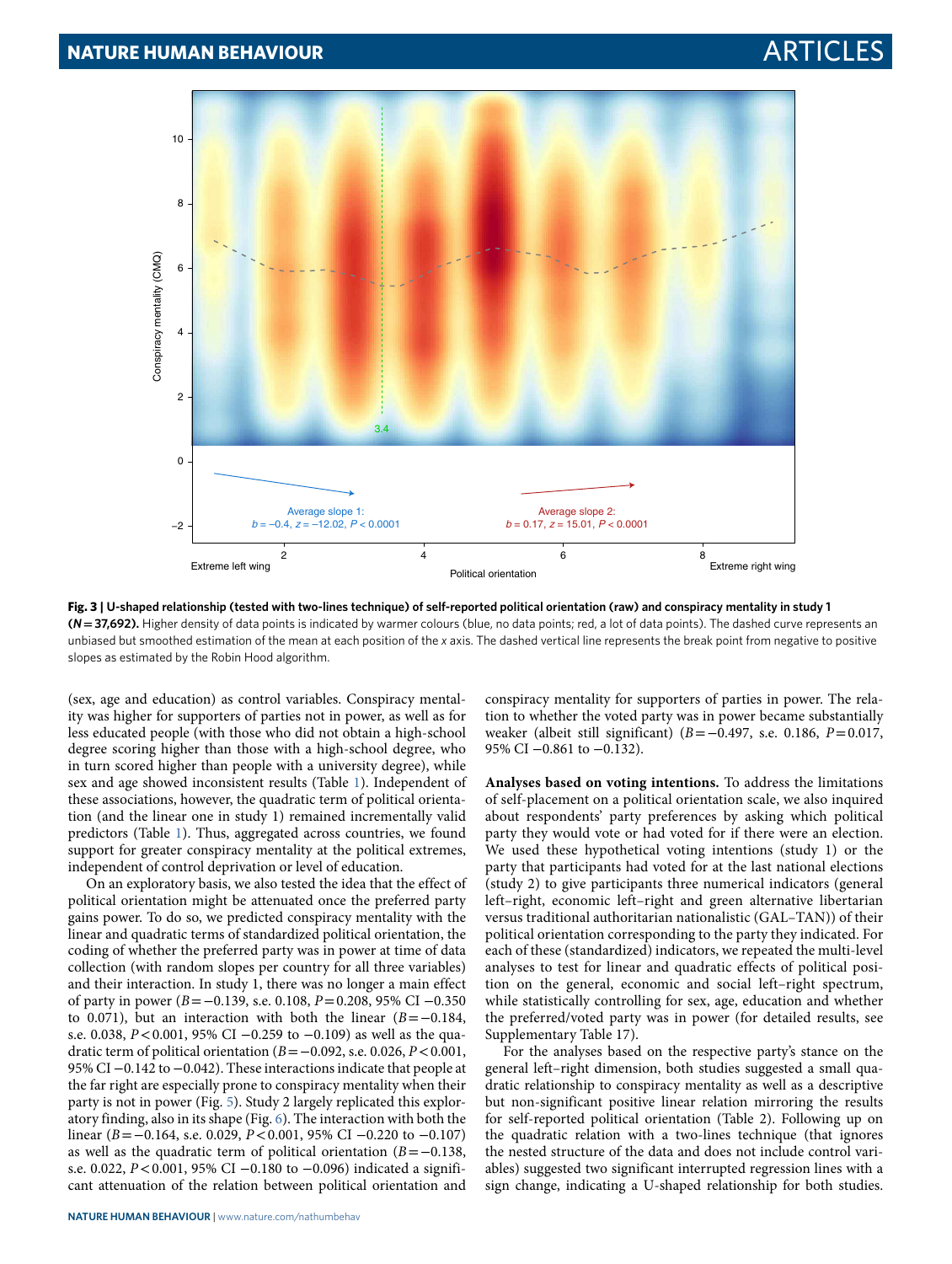

<span id="page-5-0"></span>**Fig. 4 | u-shaped relationship (tested with two-lines technique) of self-reported political orientation (raw) and conspiracy mentality in study 2 (***N***= 70,882).** Higher density of data points is indicated by warmer colours (blue, no data points; red, a lot of data points). The dashed curve represents an unbiased but smoothed estimation of the mean at each position of the *x* axis. The dashed vertical line represents the break point from negative to positive slopes as estimated by the Robin Hood algorithm.

Specifically, in study 1, there was a negative linear trend on the left side of the political spectrum ( $b=-0.69$ ,  $z=-12.72$ ,  $P<0.0001$ , 95% CI −0.80 to −0.59) and a positive linear trend on the right side of the political spectrum ( $b = 0.79$ ,  $z = 23.23$ ,  $P < 0.0001$ , 95% CI 0.66 to 0.87). Likewise, in study 2, we observed a negative slope from extreme left to the break point 0.37 ( $B = -0.75$ ,  $z = -22.00$ , P<0.0001, 95% CI −0.82 to −0.69) and a positive slope from the break point to the extreme right  $(B = 1.00, z = 39.68, P < 0.0001, 95\%)$ CI 0.93–1.08).

When we replaced political party preference with a quantitative indicator of the party's stance on economic issues, no relationship between political orientation and conspiracy mentality was sufficiently strong to show when including statistical control. This was markedly different for the social left–right stance on democratic rights and freedom (GAL–TAN). Here, both studies exhibited clear positive linear relations with pronouncedly greater conspiracy mentality for supporters and voters of parties coded as traditional, authoritarian and nationalistic as opposed to green, alternative and liberal (Table 2).

Taken together, supporters of political parties that are judged as extreme on either end of the political spectrum in general terms have increased conspiracy mentality. Focusing on the position of parties on the dimension of democratic values and freedom, the link with conspiracy mentality is linear, with higher conspiracy mentality among supporters of authoritarian right-wing parties. Thus, supporters of (extreme) right-wing parties seem to have a consistently higher conspiracy mentality, whereas the same only counts for (extreme) left-wing parties of a more authoritarian make-up and with less focus on ecological and liberal values.

#### **Discussion**

Across a large sample of respondents from 26 countries and two studies, estimating self-reported political orientation and voting intentions for political parties, we found support for consistent relations between political orientation and the propensity to believe in conspiracies. Respondents at the extreme ends of the political continuum expressed more pronounced beliefs that the world is governed by secret forces operating in the dark. We had proposed two (not necessarily mutually exclusive) explanations of this pattern: (political) control deprivation and worldview consistency. In the former case, conspiracy mentality is a reaction to the fact that one's political ideas are not part of the political mainstream, whereas in the latter, one's general outlook on the world also determines one's political preferences. In line with the (political) control deprivation idea, supporters of parties not included in the government harboured higher levels of conspiracy mentality in both studies. Crucially, however, controlling for whether one's preferred party is in power still leaves the quadratic effect of political orientation intact in both studies, thus allowing the speculation that individual levels of conspiracy mentality are at least partly associated with one's general worldview.

Which aspects of extreme political ideologies and conspiracy mentality overlap and thus create such a U-shaped relation? One prominent candidate is their Manichaean view of a black-and-white world<sup>[48](#page-10-26)</sup>. Conspiracy allegations typically blame a few powerful evil people for prioritizing their own sinister goals over the welfare of all others<sup>[69](#page-10-46)</sup>. Likewise, identifiable 'evil' groups take a prominent role in the rhetoric of both extreme right-wing parties (for example, Muslims or foreigners) as well as of extreme left-wing parties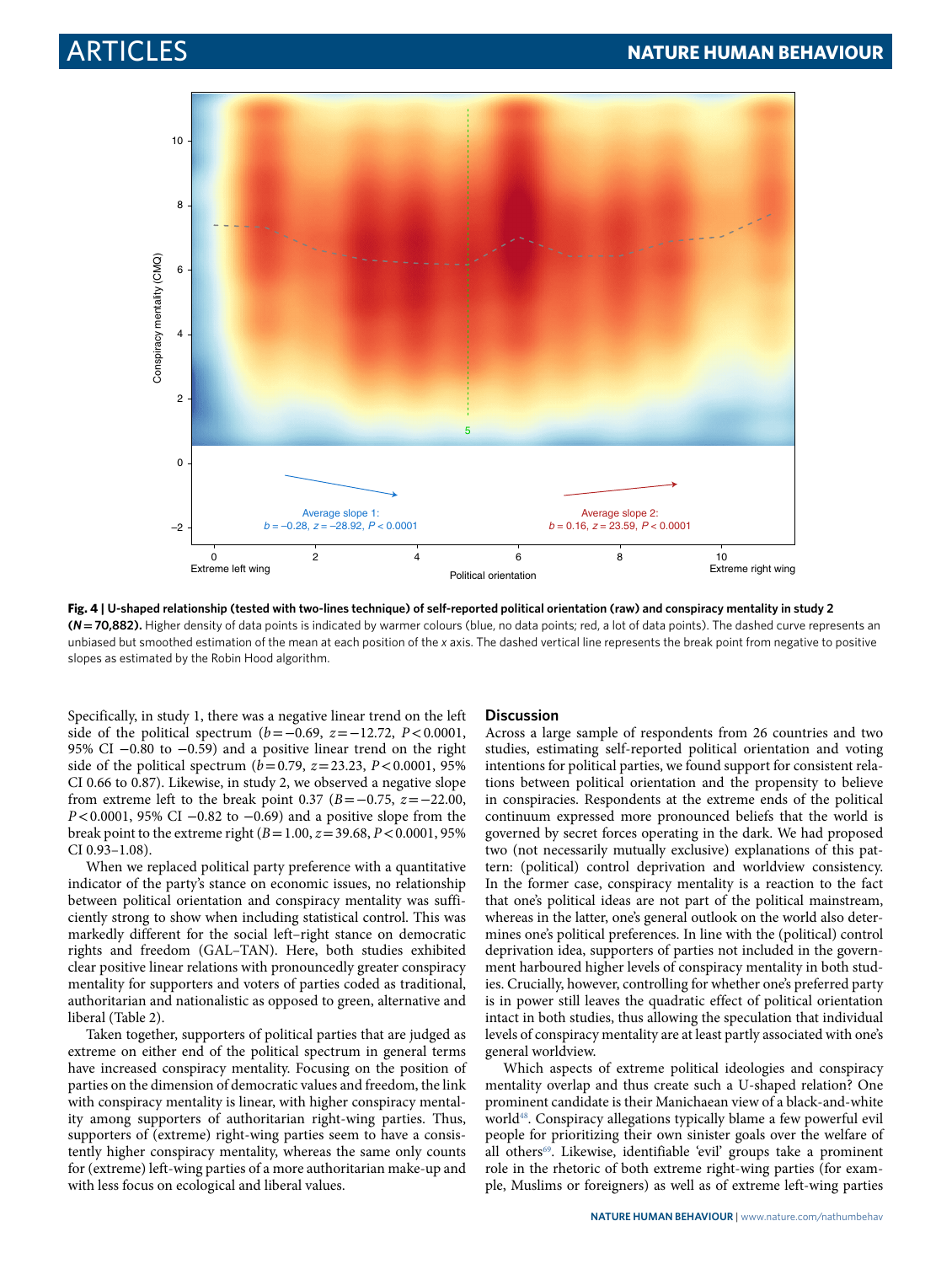

<span id="page-6-0"></span>**Fig. 5 | Conspiracy mentality as a function of linear and quadratic political orientation, inclusion of party intending to vote for in government (0 = no, 1 = yes) and their interaction in study 1 (***N***= 25,910) with predicted 95% confidence interval.** Detailed results of model in Supplementary Sect. 12 (Supplementary Table 25).

(for example, bank and hedge fund managers or the European Union). By dividing the social realm into clearly antagonistic forces of good and evil, complexity is reduced and taking a firm (and moral) position is comparatively easier. Although this seems to align well with the finding that belief in simple political solutions is a common denominator of both political extremism and belief in conspiracy theories<sup>[34](#page-10-17)</sup>, the robust association even after controlling for education does not strongly support this as the relevant link.

As an important caveat, however, we have not tested the worldview hypothesis directly. Rather, we set up a critical test of whether the observed pattern may be reducible to political control deprivation (that is, not feeling represented by the parties in power). It has survived this potential falsification and therefore remains a plausible account to explain the residual connection between political orientation and conspiracy mentality. Other explanations are conceivable as well, however. Future research may further elucidate this connection and test the worldview hypothesis more directly.

Our findings add a further nuance to the observation of conspiracy mentality at both ends of the political spectrum. While conspiracy mentality peaks for supporters of parties that are either seen as extreme left wing or right wing in general, it is specifically the case for supporters of parties that are socially right wing and do not endorse liberal values. Supporters of extreme left-wing parties do not exhibit particularly strong conspiracy mentality, to the extent that these parties take a liberal stance on social issues. This is in line with the observations of a connection between conspiracy beliefs and variables tapping into non-egalitarian attitudes such as binding foundations<sup>[70](#page-10-47)</sup>.

The fact that there is a strong connection between social conservatism rather than economic conservatism and conspiracy mentality also aligns well with the presumed function of conspiracy beliefs.

**NATuRE HuMAN BEHAVIOuR** | [www.nature.com/nathumbehav](http://www.nature.com/nathumbehav)

Endorsing conspiracies results from the need to manage threat and uncertainty by creating an illusion of control<sup>[52](#page-10-30)</sup> and clear answers<sup>[71](#page-10-48)</sup>. Social (rather than economic) conservatism has been connected to these same needs<sup>[66](#page-10-43),[72](#page-10-49)</sup>, speaking further to the intimate connection between conspiracy mentality and social (but not economic) right-wing political orientation.

Across both studies, our findings strongly corroborate the notion that 'conspiracy theories are for losers'[58](#page-10-35). We have interpreted this through the lens of political control deprivation (higher conspiracy mentality because one lost the vote) or as a reaction to power<sup>[73](#page-10-50)</sup>. We want to caution, however, against ignoring a potential reverse causation. It is certainly feasible that the experience of losing an election increases conspiracy mentality, but as well or instead, anti-mainstream parties that a priori have very low chances of winning an election may appeal to conspiracy believers (because of their populist anti-elite rhetoric or because they can quench a need for uniqueness<sup>[15](#page-10-1)</sup>). In study 1, respondents indicated which party they intended to vote for, whereas in study 2 they reported which party they had voted for at the most recent elections (thus constituting a more direct test). Comparing the beta weights of the two models (including equally scaled variables) suggests that the association was 52% larger in study 2 than in study 1 (−0.636 versus −0.418) and confidence intervals did not overlap. Although one would expect this pattern if the experience of having lost an election does indeed have an effect above the preference for non-mainstream parties, it does not offer proof. Strong tests of the causal direction can only be conducted on longitudinal data (for such data on election fraud conspiracies, see ref. [57](#page-10-34)).

In an exploratory fashion, we also examined whether diverging patterns for political orientation depended on whether one's preferred party was in power. We found remarkably strong support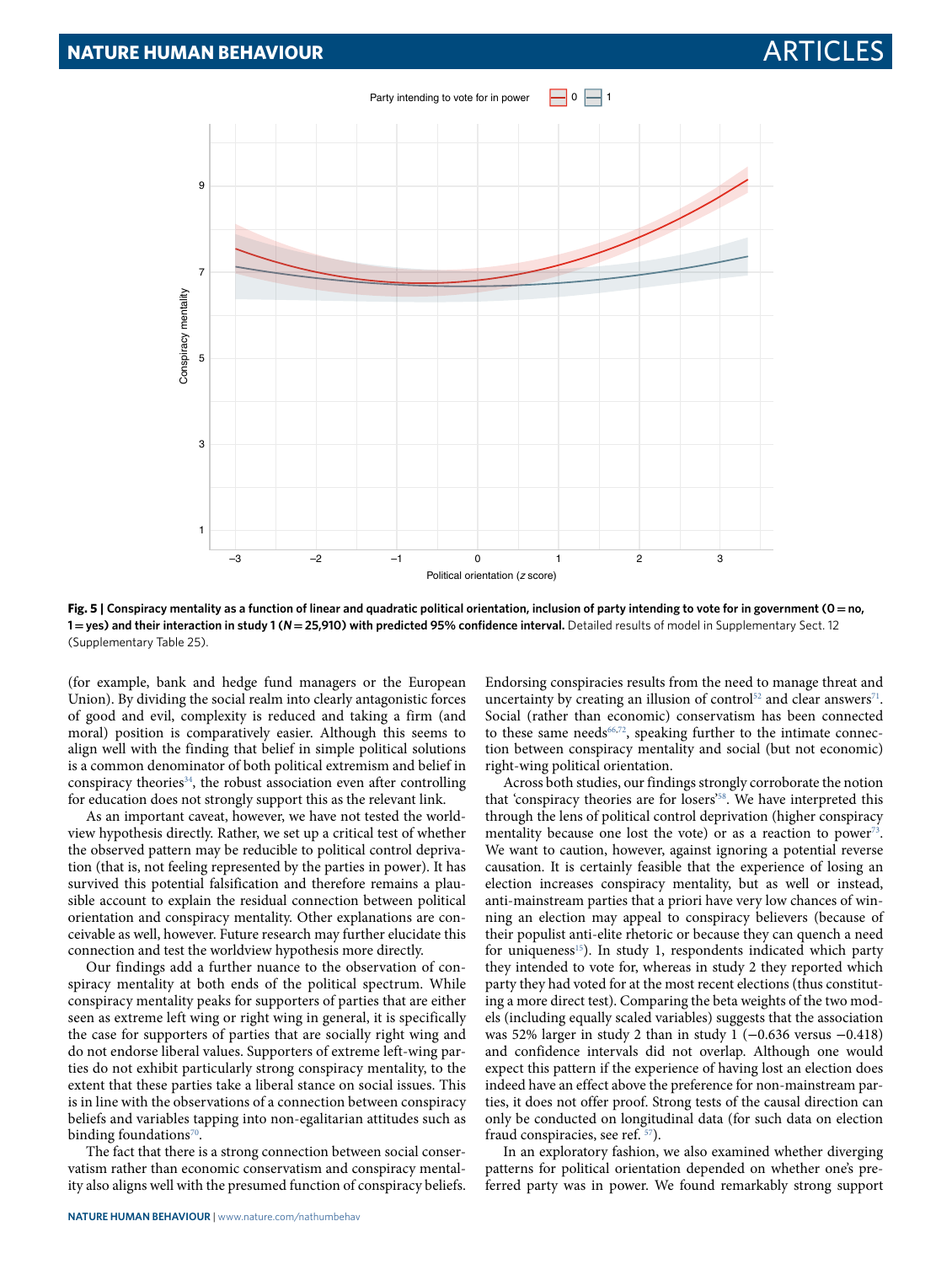

<span id="page-7-0"></span>**Fig. 6 | Conspiracy mentality as a function of linear and quadratic political orientation, inclusion of party voted for in government (0 = no, 1 = yes) and their interaction in study 2 (***N***= 45,260) with predicted 95% confidence interval.** Detailed results of model in Supplement Sect. 12 (Supplementary Table 25).

for this speculation showing that, in fact, control deprivation was accompanied by an increase in conspiracy mentality almost exclusively for the (extreme) political right. This finding resonates with an ideological asymmetry observed in the US context whereby conservatives' trust in the government is more contingent on whether the president shares their ideology than liberals' trust in govern-ment<sup>[74](#page-11-0)</sup>. Likewise, not being in power was accompanied by strong generalized anti-establishment beliefs (that is, conspiracy mentality) for the political right but not the left.

Although not the focus of the present research, our data also provided further support for greater conspiracy mentality among people with lower levels of education. According to previous analyses, low formal education is associated with belief in simple solutions as well as reduced feelings of control, which again boost belief in conspiracy theories<sup>[75](#page-11-1)</sup>. Political orientation, however, had a robust association with conspiracy mentality, even after controlling for education, further ruling out that their association is due to a confound with education and resulting control deprivation.

Despite these consistent findings across a large array of diverse national contexts, we should highlight two qualifications to our findings. First, the effect sizes are overall modest. In both studies, supporting a non-governmental party and having a low education level had substantially larger associations with conspiracy mentality than either the linear or quadratic term of political orientation. Although it was not reducible to either of the two, its contribution to the prediction of conspiracy mentality was overall modest. That said, there was remarkable heterogeneity across national contexts. In particular, the linear relation ranged from strongly negative (more conspiracy mentality among self-reported leftists, as in Spain) to strongly positive (more conspiracy mentality among the political right, as in France, Poland or Sweden). Future research will have to provide an even greater diversity of national samples to explore these differences in more detail. In contrast to this diversity, the positive quadratic relation (more conspiracy mentality at the extremes) was more consistent, in particular in samples similar to the population in terms of key demographics in study 2.

As the attentive reader will notice, heterogeneity was present not only between countries but also within countries when comparing the two studies. We can only speculate about the exact reasons for this. One obvious candidate might be different compositions of the samples or slightly different recruiting strategies (for example, study 2 matches demographic population parameters but focuses on self-selected participants in panels on political research, probably with an above-average interest in politics). Another, equally speculative possibility is that these associations are more volatile than is commonly assumed. Although, in general, conspiracy mentality is a relatively stable disposition, political events and rhetoric of political elites might fuel the endorsement of such worldviews and affect the course/direction of conspiratorial beliefs of citizens.

We will illustrate the latter point with two examples. Let us consider the case of Romania. During the collection of data for study 2 (February–May 2018), the governing (leftist) government party (PSD) changed criminal procedure. The alleged aim was to fight a deep state orchestrated by George Soros, while in reality arguably to save their party leader, Liviu Dragnea, from conviction due to corruption. Throughout that period, leftists in Romania endorsed conspiracy mentality to a greater degree than right-wingers. At the (later) time of study 1 (June 2019), Dragnea had been officially convicted for over a year and the (more common) positive linear relationship was also observed in Romania. On the other hand, such a positive linear relationship was present in the Hungarian data in study 1 (July 2017), but it turned to a negative correlation in study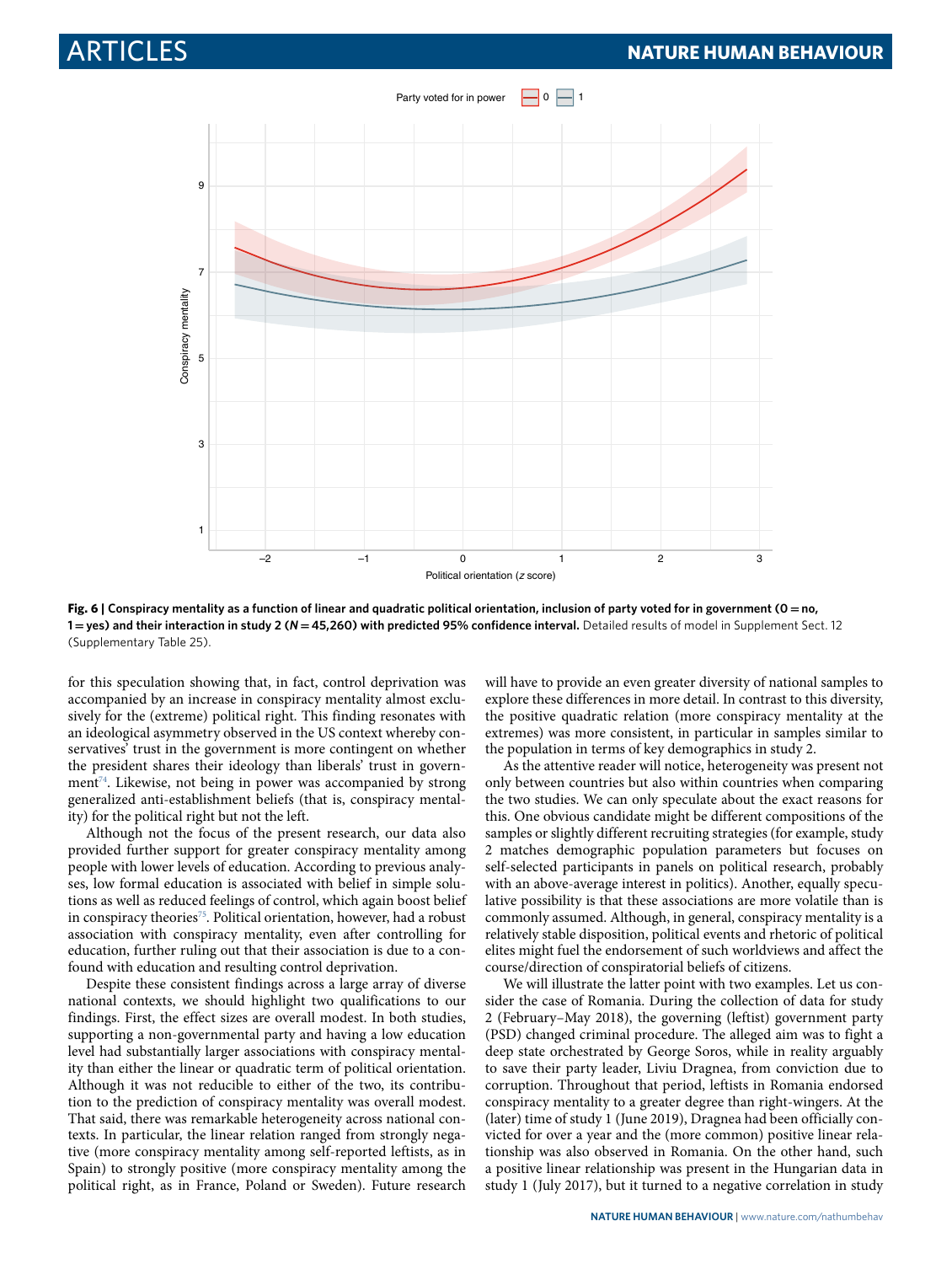**Table 2 | Fixed effects predicting conspiracy mentality from linear and quadratic term of three left–right codings (general, economic and social) of political party participants intended to vote for (study 1) or voted for at last national elections (study 2), while controlling for whether preferred party was in power at time of data collection, and demographic data**

|                                    |                                                                                                                           |       | Study 1 |                   |       |       | Study 2 |                   |
|------------------------------------|---------------------------------------------------------------------------------------------------------------------------|-------|---------|-------------------|-------|-------|---------|-------------------|
| <b>Predictors</b>                  | B                                                                                                                         | s.e.  | P       | 95% CI            | B     | s.e.  | P       | 95% CI            |
| General left-right coding          |                                                                                                                           |       |         |                   |       |       |         |                   |
| (Intercept)                        | 6.963                                                                                                                     | 0.198 | < 0.001 | 6.575 to 7.351    | 6.146 | 0.284 | < 0.001 | 5.589 to 6.703    |
| Linear effect                      | 0.113                                                                                                                     | 0.052 | 0.054   | 0.011 to 0.215    | 0.135 | 0.161 | 0.415   | $-0.181$ to 0.451 |
| Quadratic effect                   | 0.155                                                                                                                     | 0.068 | 0.040   | $0.022$ to 0.288  | 0.301 | 0.125 | 0.032   | 0.056 to 0.546    |
| Economic left-right coding         |                                                                                                                           |       |         |                   |       |       |         |                   |
| (Intercept)                        | 7.164                                                                                                                     | 0.186 | < 0.001 | 6.799 to 7.529    | 6.560 | 0.225 | < 0.001 | 6.119 to 7.001    |
| Linear effect                      | 0.050                                                                                                                     | 0.045 | 0.287   | $-0.038$ to 0.138 | 0.010 | 0.184 | 0.958   | $-0.351$ to 0.371 |
| Quadratic effect                   | 0.114                                                                                                                     | 0.079 | 0.169   | $-0.041$ to 0.269 | 0.053 | 0.214 | 0.809   | $-0.366$ to 0.472 |
| Social left-right coding (GAL-TAN) |                                                                                                                           |       |         |                   |       |       |         |                   |
| (Intercept)                        | 7.298                                                                                                                     | 0.185 | < 0.001 | 6.935 to 7.661    | 6.531 | 0.216 | < 0.001 | 6.108 to 6.954    |
| Linear effect                      | 0.290                                                                                                                     | 0.072 | 0.001   | 0.149 to 0.431    | 0.334 | 0.086 | 0.005   | 0.165 to 0.503    |
| Quadratic effect                   | $-0.007$                                                                                                                  | 0.062 | 0.913   | $-0.129$ to 0.115 | 0.140 | 0.131 | 0.325   | $-0.117$ to 0.397 |
|                                    | Note. All estimates for model including dummy-coded variable for whether party was in government, sex, age and education. |       |         |                   |       |       |         |                   |

2 (Spring 2018). This might be another indication for the role of rhetoric by the political elites. Namely, 2017 was a pre-electoral year in Hungary, and Viktor Orban and his right-wing party intensified their attacks on the 'Soros mafia' and 'Brussels' and gained more and more control over the Hungarian media<sup>[76](#page-11-2)</sup>. At the same time, in the run-up to the elections in April 2018, conspiracy narratives became abundant on the left, with narratives such as the Hungarian Prime Minister being an agent of Vladimir Putin and leading Fidesz politicians secretly taking psychiatric care in Austria. In line with study 2, another public opinion poll from after the elections (autumn 2018) found strong conspiracy narratives on the left and, also, higher conspiracy mentality among left-wing opposition than among governmental voters<sup>[77](#page-11-3)</sup>. Such post hoc explanations of unexpected differences (albeit indicative) remain speculative, but they might serve as welcome inspiration for further explorations on the role of sample characteristics and political elite rhetoric in future studies. All in all, our study provides the largest investigation to date of conspiracy mentality in terms of both number of participants and included countries, showing consistent support for stronger conspiracy mentality at both ends of the political spectrum with two different methodological approaches. Moreover, our study adds further nuance to this U-shaped function, showing that this is not symmetric, but that conspiracy mentality is particularly pronounced on the political right, particularly among voters of traditional, nationalistic and authoritarian parties. The fact that this pattern remained intact even after controlling for being in power or not also resonates with the observation that some winning parties and candidates do not just abandon their conspiracy rhetoric once they are in office (although being in power significantly curbed the asymmetrically greater conspiracy mentality on the political right wing). Instead, their anti-elite rhetoric remains intact even when they constitute a personification of exactly this elite and, our data might add, so does the anti-elite conspiracy mentality of their electorate.

#### **Methods**

To test the link between conspiracy mentality and political orientation, we aimed at collecting data from a diverse set of (predominantly European) countries. To this end, two authors (R.I. and J.-W.v.P.) issued an open call for participation via the EU COST Action network 'Comparative Analysis of Conspiracy Theories (COMPACT)'. Specifically, we invited collaborators to contribute datasets that included all required variables from at least 300 respondents. The study was

conducted in accordance with the 2016 American Psychological Association Ethical Principles of Psychologists and Code of Conduct<sup>[78](#page-11-4)</sup>. As the project did not involve deception, vulnerable populations, identifiable data, intensive data or interventions, it was exempt from ethical approval at most participating institutions. Specifically, it was deemed to be exempt from ethics approval at Johannes Gutenberg University (Germany), Université Libre de Bruxelles (Belgium), University of Banja Luka (Bosnia and Herzegovina), University of Brasília (Brazil), University of Zagreb (Croatia), the Czech Academy of Sciences, Brno (Czech Republic), University of Rennes (France), University of Oxford (data collection in Greece), University of Iceland (Iceland), Interdisciplinary Center Herzliya (Israel), Sapienza University of Rome (Italy), the Macedonian Academy of Sciences and Arts (North Macedonia), University of Warsaw (Poland), Universidade Católica Portuguesa (Portugal), University of Bucharest (Romania) and University of Neuchâtel (Switzerland). The project received ethics approval by Eötvös Loránd University, Budapest (approval no. 188/2017; Hungary), the School Research Ethics Panel at Anglia Ruskin University and University of Kent Psychology Ethics (no. 201714894944604000; United Kingdom), the Ethical Board of the Institute for Political Studies, Belgrade (Serbia), the University of Bern (#2016-02-00005; Switzerland) and the Norwegian Data Protection Authority (Norway). Spanish data came from the Panel Ciudadano para la Investigación Social en Andalucía, which has an internal review of compliance with European and Spanish ethical and data protection regulations. Data collected by Kieskompas (the Netherlands and Turkey) received ethical approval under a cluster approval to J.-W.v.P. by the Vrije Universiteit Amsterdam (VCWE-2015-138R1; approved in October 2015 for 5 years). All participants in all countries provided explicit consent to participate before data collection and had the right to terminate participation at any time. Participants received no compensation with the exception of the United Kingdom and potentially the samples recruited via a panel company where this information is not publicly shared (Belgium, Germany, Israel, Norway, Spain and Switzerland).

This was complemented with a second study based on a large-scale two-wave online panel study conducted in 13 EU countries (we coded Belgium-Flanders and Belgium-Wallonia separately in the data, yielding 14 national categories). Data collection for study 2 was conducted by Kieskompas ('Election compass') in accordance with the Dutch Authority for the protection of personal information ('Autoriteit Persoonsgegevens') and within the ethical norms of the VU University Amsterdam (approved under the same cluster approval as for study 1). Panels were acquired through online Voting Advice Applications (VAAs) prior to elections. VAA users voluntarily agreed to join the panel and be contacted with research surveys. The potential respondents received an email invitation with an online link to participate. In countries where panel responses were insufficient (Austria, Belgium, Denmark, Germany, Hungary, Italy, Poland, Portugal, Romania and Sweden), respondents were also recruited via social media, where they were invited to take the same survey as the panel respondents. The study was conducted in each participating country's native language. For the current analyses, we relied on data from wave 1, for which data collection took place from February to May 2018.

**Individual-level variables.** Although individual collaborators in study 1 were free to assess additional variables or to include the questions of this study in larger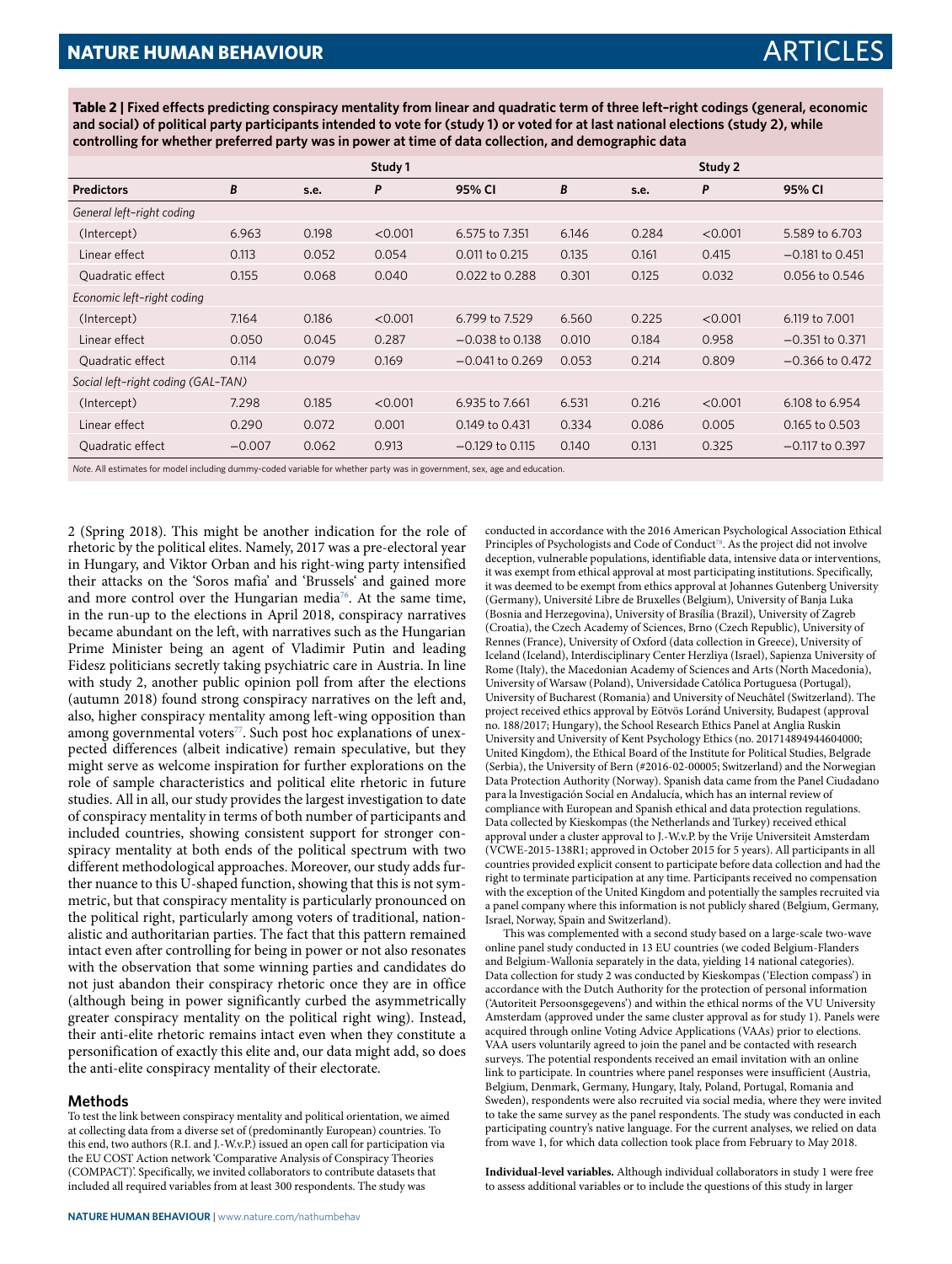ARTICLES **NATURE HUMAN BEHAVIOUR**

surveys (to facilitate inclusion in ongoing large-scale national surveys), each contribution included the following variables (forward-translated to the local language by the respective local team; see OSF for all language versions): (a) the five-item CMQ<sup>[9](#page-9-8)</sup> (for example, 'I think that government agencies closely monitor all citizens', 'I think that events which superficially seem to lack a connection are often the result of secret activities', 'I think that there are secret organizations that greatly influence political decisions') on an 11-point scale ranging from certainly not (0%) to certain (100%); (b) a measure of political orientation ('Please indicate your political orientation on a scale from left to right') with very left-wing coded as 1 to very right-wing coded as 9; (c) a question tapping into voting intentions for political parties ('Who would you vote for at the next national elections?'); (d) endorsement of at least three country-specific conspiracy theories (chosen to reflect a local left-wing, a local right-wing and a local conspiracy theory without clear political partisanship; complete list on OSF) on a scale from strongly disagree (1) to strongly agree (7). The latter were included to serve as validation of the CMQ. Finally, all surveys included demographic information on gender, age and education. As educational systems differ drastically amongst all involved countries, we recoded education in a simplified manner as low (no high-school diploma), medium (high-school diploma) and high (university degree) by means of two dummy-coded variables with high-school diploma serving as the reference category.

For study 2, as part of a larger survey, participants completed the five-item Conspiracy Mentality scale<sup>[9](#page-9-8)</sup>, as well as their self-reported political orientation on a 11-point left–right scale ranging from 0 to 10 ('In politics, people talk of 'the left' and the 'the right'. How would you place your own views on a scale from 0 to 10, where 0 is 'left' and 10 is 'right'?'). In addition, they indicated which party they voted for in the last parliamentary election, level of education, sex and age.

**Samples for analysis.** Each collaborator in study 1 was encouraged to contribute as large a sample as possible, preferably matching population in terms of age and gender distribution, and excluding solely student samples. No statistical methods were used to pre-determine sample sizes, but we encouraged to collected samples as large as feasible. Supplement Set. 1 lists all included samples with demographic information, descriptive statistics for the central variables and details on data collection.

The total sample contained a total of  $N= 37,692$  participants (15,073 men, 22,469 women; 87 other;  $M_{\text{age}}$  = 43.32 years, s.d. 16.53 years) from 23 countries (Supplementary Table 1). Due to its large size and potential undue influence, we also conducted control analyses without the sample from the Netherlands. All relevant results remain unaltered, and these analyses can also be obtained online.

For study 2, we relied on data from the European Voter Election Studies<sup>7</sup> (EVES). For 13 European countries (with two separate samples for the Belgian regions), we had sufficiently large samples to allow weighing by age, gender, education, region and vote in the last election to match population distribution on these variables. The data are weighted by post-stratification and Iterative proportional fitting<sup>[80,](#page-11-6)[81](#page-11-7)</sup>, accounting for respondents' age, education and gender. To determine the extent of sample imbalance, we compared our observed geographic and demographic characteristics with that of the likely voter population as of 2011 (the Eurostat Census, to our knowledge, the best publicly available EU-wide data source). Moreover, we calculated additional weights for vote recall in the last parliamentary election in each country to adjust for partisan bias.

The raw sample contains a total of 70,882 participants (45,957 men, 24,925 women;  $M_{\text{acc}} = 48.51$  years, s.d. 16.75 years) from 13 countries (Supplementary Table 2), while the weighted sample had 47,801 participants from 13 countries (the raw number of UK respondents was too low for meaningful weighting). All analyses here are reported for the full sample. Results for the weighted sample were virtually identical and can be found in Supplementary Sect. 9 (Supplementary Tables 17–21).

**Data preparation.** All scale values were rescaled to bring them into a common metric (for example, transforming scales from 0 to 10 into ones from 1 to 11). To translate the voting intentions for certain political parties into a meaningful metric, we re-coded these into numerical values taken from the 2014 Chapel Hill Expert Survey<sup>[67](#page-10-44)</sup> (CHES) database. The CHES includes coding of a large number of European political parties, and aggregates scores obtained by surveying multiple experts per country (specializing predominantly in areas of political science). Most relevant for our current purposes were the coding for each party's position on a left–right continuum in terms of its broad ideological stance (LRGEN), its stance on economic issues (LRECON) and its stance on democratic freedoms and rights (GAL–TAN). Thus, for each participant, we replaced the categorical variable on which they indicated the party they would vote with three numerical variables of the respective party's stance on the left–right continuum. For parties or countries that were not included in the CHES ratings, these analyses could not be conducted and the corresponding analyses are thus based on an overall smaller sample (study 1:  $N = 24,324$ ; study 2:  $N = 38,702$ ). Given the sample sizes, data distribution was assumed to be normal for all variables, but this was not formally tested. All tests are reported with two-tailed P values.

**Analytical strategy.** As a first step, we aimed at establishing the measurement invariance and construct validity of the CMQ. Establishment of measurement invariance is a desirable procedure for cross-cultural analyses, as it ensures that there are no construct biases in the different versions of the scale. In light of the very large sample, we adopted liberal criteria recommended for such large samples<sup>[82](#page-11-8)</sup>. For construct validity, we aimed to establish the validity of the CMQ by showing that it does meaningfully relate to the endorsement of country-specific conspiracy theories (that have a left-wing, right-wing or no political connotation). This was done to provide support for the notion that the CMQ is a valid indicator of a general propensity to endorse specific conspiracy beliefs.

As a second step, to estimate the (linear or curvilinear) relation between political orientation and the CMQ, we pursued a twofold strategy. One was based on respondents' self-positioning on the political orientation scale ranging from left to right, and the other one was based on which party respondents intended to vote for (study 1) or voted for in the last election (study 2). We combined this information with reliable expert ratings of a party on the left–right continuum, as well as separate ratings for economic and social issues. Whenever we found support for a curvilinear relation, we followed up with the two-lines technique to establish support for an actual U shape<sup>[68](#page-10-45)</sup> .

We report the unstandardized coefficient for the (within-country) z-standardized predictors. These weights can thus be easily interpreted as the increase or decrease on the Conspiracy Mentality scale corresponding to an increase of one s.d. on the political orientation scale (for example,  $B = -0.50$ suggests that an increase of one standard deviation on the political orientation scale corresponds to a decrease of half a scale point on the Conspiracy Mentality scale).

In both approaches, we controlled for demographics (sex, age and education) and whether the political party the respondent intended to vote for was in power at the time of data collection (a proxy for political control deprivation). We then tested whether controlling for this proxy would attenuate or eliminate potential quadratic effects of political orientation (speaking strongly to the notion that the curvilinear relation is due to political control deprivation) or not (suggesting residual variance compatible with the notion of worldview compatibility). Explanatorily, we also tested whether the effect of political orientation was moderated by political control deprivation (that is, whether one's party was in power at the time of data collection).

**Reporting summary.** Further information on research design is available in the Nature Research Reporting Summary linked to this article.

#### **Data availability**

All data for study 1 and 2 are available at [https://osf.io/jqnd6/.](https://osf.io/jqnd6/)

#### **Code availability**

Custom code that supports the findings of this study is available as R markdown at <https://osf.io/jqnd6/>.

Received: 7 July 2020; Accepted: 15 November 2021; Published online: 17 January 2022

#### **References**

- <span id="page-9-0"></span> 1. Swami, V. et al. Conspiracist ideation in Britain and Austria: evidence of a monological belief system and associations between individual psychological differences and real-world and fictitious conspiracy theories. Br. J. Psychol. **102**, 443–463 (2011).
- <span id="page-9-1"></span> 2. Douglas, K. M. COVID-19 conspiracy theories. Group Process. Intergroup Relat. **24**, 270–275 (2021).
- <span id="page-9-2"></span> 3. Imhoff, R. & Lamberty, P. A bioweapon or a hoax? The link between distinct conspiracy beliefs about the coronavirus disease (COVID-19) outbreak and pandemic behavior. Soc. Psychol. Personal. Sci. **11**, 1110–1118 (2020).
- <span id="page-9-3"></span> 4. Golec de Zavala, A. & Federico, C. M. Collective narcissism and the growth of conspiracy thinking over the course of the 2016 United States presidential election: a longitudinal analysis. Eur. J. Soc. Psychol. **48**, 1011–1018 (2018).
- <span id="page-9-4"></span> 5. Douglas, K. M. et al. Understanding conspiracy theories. Adv. Political Psychol. **40**, 3–35 (2019).
- <span id="page-9-5"></span>6. van Prooijen, J. W. The Psychology of Conspiracy Theories (Routledge, 2018).
- <span id="page-9-6"></span> 7. Butter, M. & Knight, P. (eds) Routledge Handbook of Conspiracy Theories (Routledge, 2020).
- <span id="page-9-7"></span>Sunstein, C. R. & Vermeule, A. Conspiracy theories: causes and cures. J. Political Philos. **17**, 202–227 (2009).
- <span id="page-9-8"></span> 9. Bruder, M., Haffke, P., Neave, N., Nouripanah, N. & Imhoff, R. Measuring individual differences in generic beliefs in conspiracy theories across cultures: conspiracy mentality questionnaire. Front. Psychol. **4**, 225 (2013).
- 10. Goertzel, T. Belief in conspiracy theories. Political Psychol. **15**, 731–742 (1994).
- <span id="page-9-9"></span> 11. Wood, M. J., Douglas, K. M. & Sutton, R. M. Dead and alive: beliefs in contradictory conspiracy theories. Soc. Psychol. Personal. Sci. **3**, 767–773 (2012).
- <span id="page-9-10"></span> 12. Imhoff, R. & Bruder, M. Speaking (un-)truth to power: conspiracy mentality as a generalized political attitude. Eur. J. Personal. **28**, 25–43 (2014).
- 13. Moscovici, S. in Changing Conceptions of Conspiracy (eds Graumann, C. F. & Moscovici, S.) 151–169 (Springer, 1987).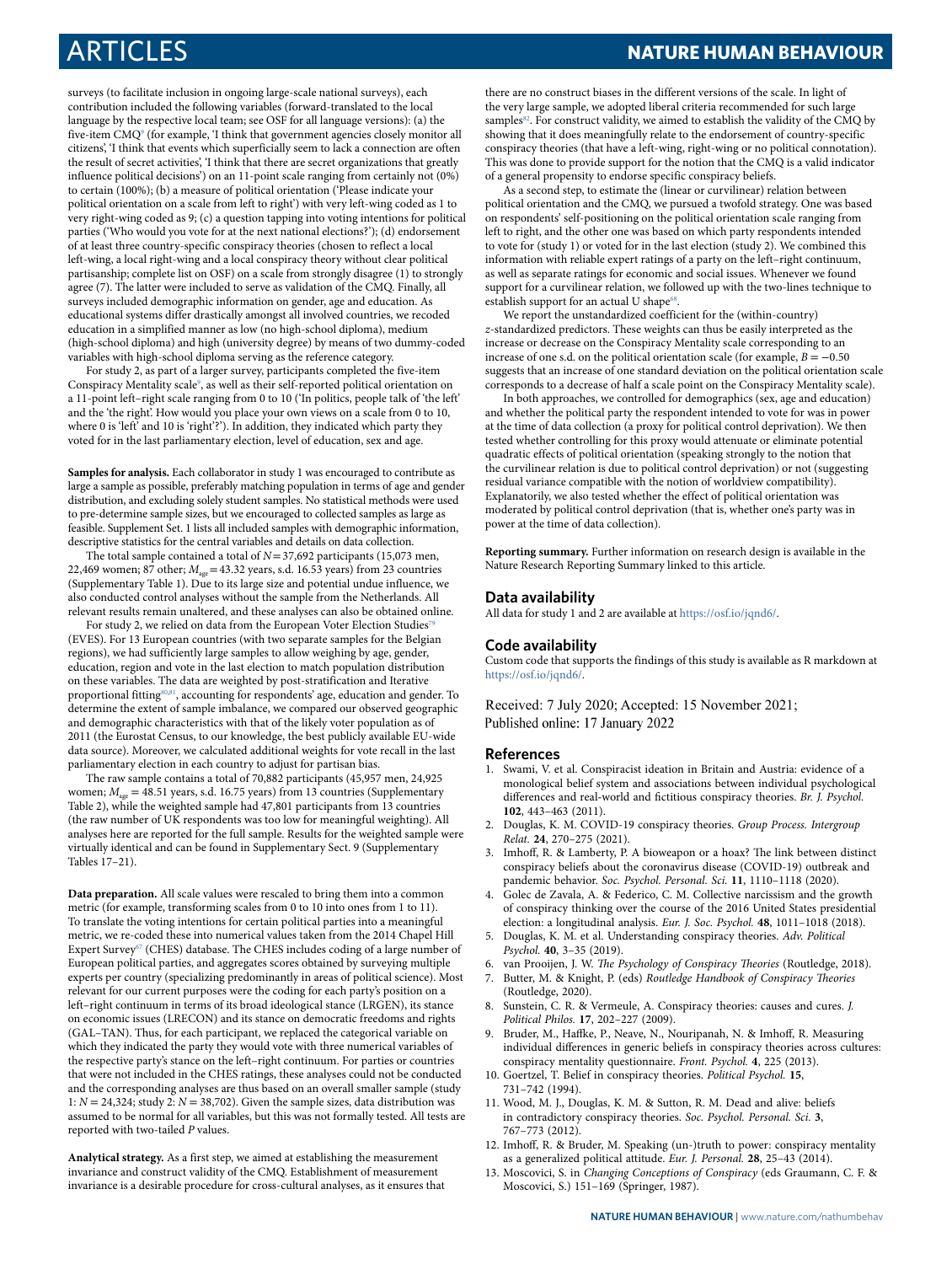### **NATURE HUMAN BEHAVIOUR** ARTICLES

- <span id="page-10-0"></span> 14. Moscovici, S. Reflections on the popularity of 'conspiracy mentalities'. Int. Rev. Soc. Psychol. **33**, 1–12 (2020).
- <span id="page-10-1"></span> 15. Imhoff, R. & Lamberty, P. Too special to be duped: need for uniqueness motivates conspiracy beliefs. Eur. J. Soc. Psychol. **47**, 724–734 (2017).
- <span id="page-10-2"></span> 16. Imhoff, R. & Lamberty, P. How paranoid are conspiracy believers? Towards a more fine-grained understanding of the connect and disconnect between paranoia and belief in conspiracy theories. Eur. J. Soc. Psychol. **48**, 909–926 (2018).
- <span id="page-10-3"></span>17. Bergmann, E. Conspiracy and Populism (Palgrave Macmillan, 2018).
- <span id="page-10-5"></span><span id="page-10-4"></span> 18. Müller, J. W. Was ist Populismus?: Ein Essay (Suhrkamp Verlag, 2016). 19. Jolley, D. & Douglas, K. M. The social consequences of conspiracism:
- exposure to conspiracy theories decreases intentions to engage in politics and to reduce one's carbon footprint. Br. J. Psychol. **105**, 35–56 (2014).
- <span id="page-10-6"></span> 20. Swami, V., Barron, D., Weis, L. & Furnham, A. To Brexit or not to Brexit: the roles of Islamophobia, conspiracist beliefs, and integrated threat in voting intentions for the United Kingdom European Union membership referendum. Br. J. Psychol. **109**, 156–179 (2018).
- <span id="page-10-7"></span> 21. Imhoff, R., Dieterle, L. & Lamberty, P. Resolving the puzzle of conspiracy worldview and political activism: belief in secret plots decreases normative but increases non-normative political engagement. Soc. Psychol. Personal. Sci. **12**, 71–79 (2021).
- <span id="page-10-8"></span> 22. Jolley, D. & Paterson, J. L. Pylons ablaze: examining the role of 5G COVID‐19 conspiracy beliefs and support for violence. Br. J. Soc. Psychol. **59**, 628–640 (2020).
- <span id="page-10-9"></span> 23. Adorno, T. W., Frenkel-Brunswik, E., Levinson, D. J. & Sanford, R. N. The Authoritarian Personality (Harper & Brothers, 1950).
- <span id="page-10-10"></span> 24. Imhoff, R. in The Psychology of Conspiracy (eds Bilewicz, M., Cichocka, A. & Soral, W.) 122–141 (Routledge, 2015).
- <span id="page-10-11"></span> 25. Abalakina‐Paap, M., Stephan, W. G., Craig, T. & Gregory, W. L. Beliefs in conspiracies. Political Psychol. **20**, 637–647 (1999).
- 26. Đorđević, J. M., Žeželj, I. & Đurić, Ž. Beyond general political attitudes: conspiracy mentality as a global belief system predicts endorsement of international and local conspiracy theories. J. Soc. Political Psychol. **9**, 144–158 (2021).
- <span id="page-10-12"></span> 27. Grzesiak-Feldman, M. & Irzycka, M. Right-wing authoritarianism and conspiracy thinking in a Polish sample. Psychol. Rep. **105**, 389–393 (2009).
- <span id="page-10-13"></span> 28. Dieguez, S., Wagner-Egger, P. & Gauvrit, N. Nothing happens by accident, or does it? A low prior for randomness does not explain belief in conspiracy theories. Psychol. Sci. **26**, 1762–1770 (2015).
- <span id="page-10-14"></span> 29. Douglas, K. M., Sutton, R. M., Callan, M. J., Dawtry, R. J. & Harvey, A. J. Someone is pulling the strings: hypersensitive agency detection and belief in conspiracy theories. Think. Reason. **22**, 57–77 (2016).
- <span id="page-10-15"></span> 30. Gauchat, G. Politicization of science in the public sphere: a study of public trust in the United States, 1974 to 2010. Am. Sociol. Rev. **77**, 167–187 (2012).
- 31. Jost, J. T., van der Linden, S., Panagopoulos, C. & Hardin, C. Ideological asymmetries in conformity, desire for shared reality, and the spread of misinformation. Curr. Opin. Psychol. **23**, 77–83 (2018).
- 32. Miller, J. M., Saunders, K. L. & Farhart, C. E. Conspiracy endorsement as motivated reasoning: the moderating roles of political knowledge and trust. Am. J. Political Sci. **60**, 824–844 (2015).
- <span id="page-10-16"></span> 33. van der Linden, S., Panagopoulos, C., Azevedo, F. & Jost, J. T. The paranoid style in American politics revisited: an ideological asymmetry in conspiratorial thinking. Political Psychol. <https://doi.org/10.1111/pops.12681> (2020).
- <span id="page-10-17"></span> 34. van Prooijen, J. W., Krouwel, A. P. & Pollet, T. V. Political extremism predicts belief in conspiracy theories. Soc. Psychol. Personal. Sci. **6**, 570–578 (2015).
- <span id="page-10-18"></span> 35. Nera, K., Wagner-Egger, P., Bertin, P., Douglas, K. & Klein, O. A power-challenging theory of society, or a conservative mindset? Upward and downward conspiracy theories as ideologically distinct beliefs. Eur. J. Soc. Psychol. <https://doi.org/10.1002/ejsp.2769> (2021).
- <span id="page-10-19"></span> 36. Krouwel, A., Kutiyski, Y., Van Prooijen, J. W., Martinsson, J. & Markstedt, E. Does extreme political ideology predict conspiracy beliefs, economic evaluations and political trust? Evidence from Sweden. J. Soc. Political Psychol. **5**, 435–462 (2017).
- <span id="page-10-20"></span> 37. Babińska, M. & Bilewicz, M. in Uprzedzenia w Polsce 2017 [Prejudice in Poland 2017] (eds Stefaniak, A & Winiewski, M.) 307–327 (Liberi Libri, 2019).
- <span id="page-10-21"></span> 38. Imhoff, R. & Decker, O. in Rechtsextremismus der Mitte (eds Decker O., Kiess J. & Brähler, E.) 130–145 (Psychosozial Verlag, 2013).
- <span id="page-10-22"></span> 39. Arendt, H. The Origins of Totalitarianism Part 1: Antisemitism (Harcourt, Brace and World, 1951).
- <span id="page-10-23"></span> 40. Brandt, M. J., Reyna, C., Chambers, J. R., Crawford, J. T. & Wetherell, G. The ideological-conflict hypothesis: intolerance among both liberals and conservatives. Curr. Dir. Psychol. Sci. **23**, 27–34 (2014).
- 41. Cichocka, A., Bilewicz, M., Jost, J. T., Marrouch, N. & Witkowska, M. On the grammar of politics—or why conservatives prefer nouns. Political Psychol. **37**, 799–815 (2016).
- 42. Koch, A., Dorrough, A., Glöckner, A. & Imhoff, R. The ABC of society: perceived similarity in agency/socioeconomic success and conservative-progressive beliefs increases intergroup cooperation. J. Exp. Soc. Psychol. **90**, 103996 (2020).
- 43. Koch, A. et al. Groups' warmth is a personal matter: understanding consensus on stereotype dimensions reconciles adversarial models of social evaluation. J. Exp. Soc. Psychol. **89**, 103995 (2020).
- 44. Sternisko, A., Cichocka, A. & van Bavel, J. The dark side of social movements: social identity, non-conformity, and the lure of conspiracy theories. Curr. Opin. Psychol. **35**, 1–6 (2020).
- 45. van Prooijen, J. W. & Krouwel, A. P. Extreme political beliefs predict dogmatic intolerance. Soc. Psychol. Personal. Sci. **8**, 292–300 (2017).
- <span id="page-10-24"></span> 46. van Prooijen, J. W. & Krouwel, A. P. Psychological features of extreme political ideologies. Curr. Dir. Psychol. Sci. **28**, 159–163 (2019).
- <span id="page-10-25"></span> 47. Rooduijn, M. & Akkerman, T. Flank attacks: populism and left–right radicalism in Western Europe. Part. Politics **23**, 193–204 (2017).
- <span id="page-10-26"></span> 48. Oliver, J. E. & Wood, T. J. Conspiracy theories and the paranoid style(s) of mass opinion. Am. J. Political Sci. **58**, 952–966 (2014).
- <span id="page-10-27"></span> 49. Conway, L. G. III, Houck, S. C., Gornick, L. J. & Repke, M. A. Finding the Loch Ness monster: left-wing authoritarianism in the United States. Political Psychol. **39**, 1049–1067 (2018).
- <span id="page-10-28"></span> 50. Van Hiel, A., Duriez, B. & Kossowska, M. The presence of left‐wing authoritarianism in Western Europe and its relationship with conservative ideology. Political Psychol. **27**, 769–793 (2006).
- <span id="page-10-29"></span> 51. Bartlett, J. & Miller, C. The Power of Unreason: Conspiracy Theories, Extremism and Counter-terrorism (Demos, 2010).
- <span id="page-10-30"></span> 52. Douglas, K. M., Sutton, R. M. & Cichocka, A. The psychology of conspiracy theories. Curr. Dir. Psychol. Sci. **26**, 538–542 (2017).
- 53. Sullivan, D., Landau, M. J. & Rothschild, Z. K. An existential function of enemyship: evidence that people attribute influence to personal and political enemies to compensate for threats to control. J. Personal. Soc. Psychol. **98**, 434–449 (2010).
- <span id="page-10-31"></span> 54. van Prooijen, J. W. & Acker, M. The influence of control on belief in conspiracy theories: conceptual and applied extensions. Appl. Cogn. Psychol. **29**, 753–761 (2015).
- <span id="page-10-32"></span> 55. Stojanov, A. & Halberstadt, J. Does lack of control lead to conspiracy beliefs? A meta‐analysis. Eur. J. Soc. Psychol. **50**, 955–968 (2020).
- <span id="page-10-33"></span> 56. Kofta, M., Soral, W. & Bilewicz, M. What breeds conspiracy antisemitism? The role of political uncontrollability and uncertainty in the belief in Jewish conspiracy. J. Personal. Soc. Psychol. **118**, 900–918 (2020).
- <span id="page-10-34"></span> 57. Edelson, J., Alduncin, A., Krewson, C., Sieja, J. A. & Uscinski, J. E. The effect of conspiratorial thinking and motivated reasoning on belief in election fraud. Political Res. Q. **70**, 933–946 (2017).
- <span id="page-10-35"></span> 58. Uscinski, J. E. & Parent, J. M. American Conspiracy Theories (Oxford Univ. Press, 2014).
- <span id="page-10-36"></span> 59. Nyhan, B. Media scandals are political events: how contextual factors affect public controversies over alleged misconduct by US governors. Political Res. Q. **70**, 223–236 (2017).
- <span id="page-10-37"></span> 60. Jost, J. T., Nosek, B. A. & Gosling, S. D. Ideology: its resurgence in social, personality, and political psychology. Perspect. Psychol. Sci. **3**, 126–136 (2008).
- <span id="page-10-38"></span> 61. Furnham, A. & Fenton-O'Creevy, M. Personality and political orientation. Personal. Individ. Diff. **129**, 88–91 (2018).
- <span id="page-10-39"></span> 62. Sibley, C. G., Osborne, D. & Duckitt, J. Personality and political orientation: meta-analysis and test of a threat-constraint model. J. Res. Personal. **46**, 664–677 (2012).
- <span id="page-10-40"></span> 63. Jost, J. T., Glaser, J., Kruglanski, A. W. & Sulloway, F. J. Political conservatism as motivated social cognition. Psychol. Bull. **129**, 339–375 (2003).
- <span id="page-10-41"></span> 64. Huber, J. D. Values and partisanship in left–right orientations: measuring ideology. Eur. J. Political Res. **17**, 599–621 (1989).
- <span id="page-10-42"></span> 65. Bauer, P. C., Barberá, P., Ackermann, K. & Venetz, A. Is the left–right scale a valid measure of ideology? Political Behav. **39**, 553–583 (2017).
- <span id="page-10-43"></span> 66. Malka, A., Soto, C. J., Inzlicht, M. & Lelkes, Y. Do needs for security and certainty predict cultural and economic conservatism? A cross-national analysis. J. Personal. Soc. Psychol. **106**, 1031–1051 (2014).
- <span id="page-10-44"></span> 67. Bakker, R. et al. 2014 Chapel Hill Expert Survey. University of North Carolina, Chapel Hill [www.chesdata.eu](http://www.chesdata.eu) (2015).
- <span id="page-10-45"></span> 68. Simonsohn, U. Two lines: a valid alternative to the invalid testing of U-shaped relationships with quadratic regressions. Adv. Methods Pract. Psychol. Sci. **1**, 538–555 (2018).
- <span id="page-10-46"></span> 69. Jolley, D., Douglas, K. M. & Sutton, R. M. Blaming a few bad apples to save a threatened barrel: the system‐justifying function of conspiracy theories. Political Psychol. **39**, 465–478 (2018).
- <span id="page-10-47"></span> 70. Leone, L., Giacomantonio, M. & Lauriola, M. Moral foundations, worldviews, moral absolutism and belief in conspiracy theories. Int. J. Psychol. **54**, 197–204 (2019).
- <span id="page-10-48"></span> 71. Marchlewska, M., Cichocka, A. & Kossowska, M. Addicted to answers: need for cognitive closure and the endorsement of conspiracy beliefs. Eur. J. Soc. Psychol. **48**, 109–117 (2018).
- <span id="page-10-49"></span> 72. Cichocka, A., Marchlewska, M., Golec de Zavala, A. & Olechowski, M. "They will not control us": in-group positivity and belief in intergroup conspiracies. Br. J. Psychol. **107**, 556–576 (2016).
- <span id="page-10-50"></span> 73. Imhoff, R. & Lamberty, P. in Routledge Handbook of Conspiracy Theories (eds Butter, M. & Knight, P.) 192–205 (Routledge, 2020).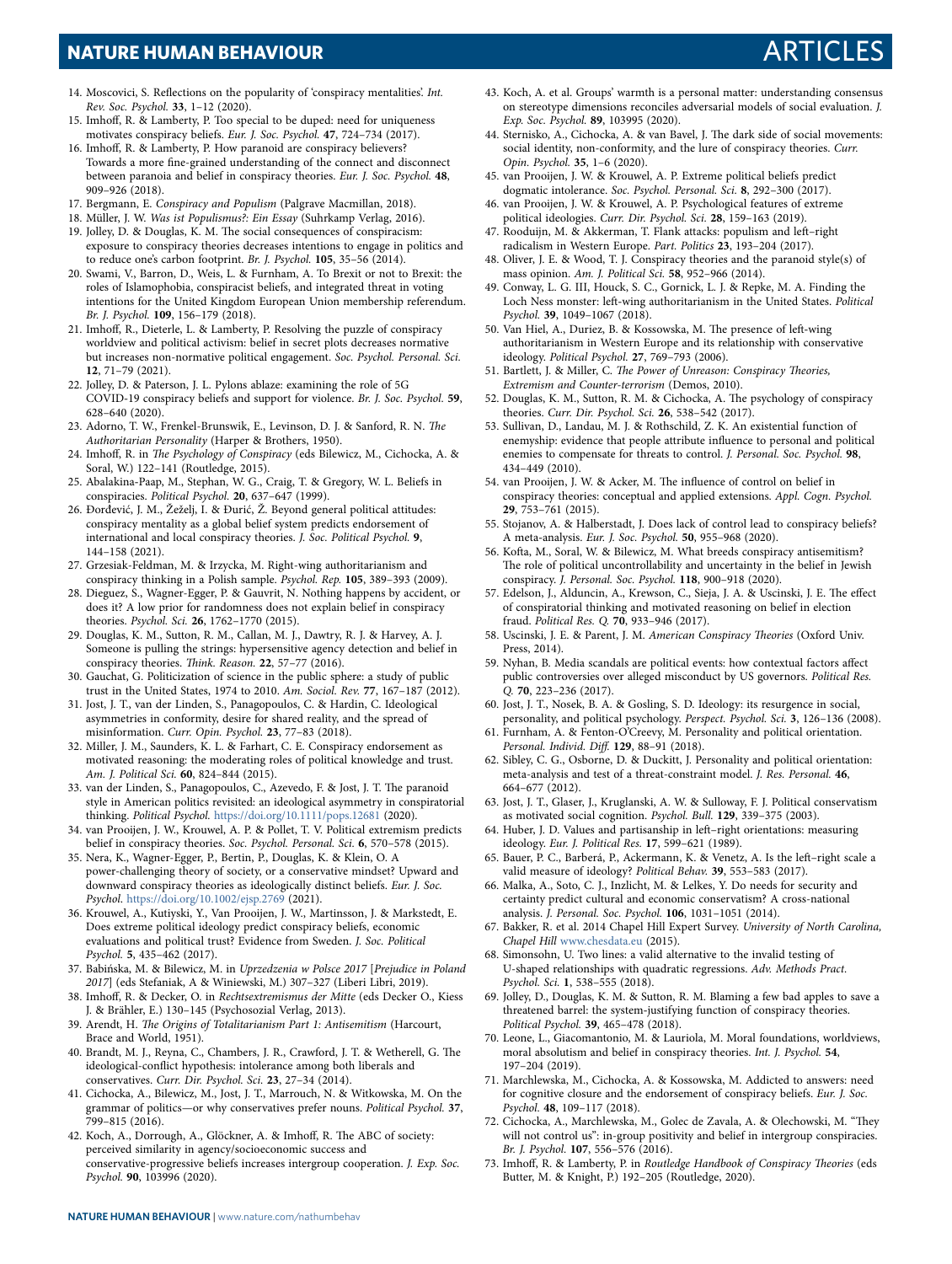## ARTICLES **NATURE HUMAN BEHAVIOUR**

- <span id="page-11-0"></span> 74. Morisi, D., Jost, J. T. & Singh, V. An asymmetrical "President-in-power" effect. Am. Political Sci. Rev. **113**, 614–620 (2019).
- <span id="page-11-1"></span> 75. van Prooijen, J. ‐W. Why education predicts decreased belief in conspiracy theories. Appl. Cogn. Psychol. **31**, 50–58 (2017).
- <span id="page-11-2"></span> 76. Bognar, E. in Reuters Institute Digital News Report 2018 (eds Newman, N. et al.) 84–85 (Reuters, 2018).
- <span id="page-11-3"></span> 77. Összeesküvés-elméletek, álhírek, Babonák a Magyar közvelemenyben. Political Capital [https://politicalcapital.hu/pc-admin/source/documents/](https://politicalcapital.hu/pc-admin/source/documents/pc-boll-konteo-20181107.pdf) [pc-boll-konteo-20181107.pdf](https://politicalcapital.hu/pc-admin/source/documents/pc-boll-konteo-20181107.pdf) (2018).
- <span id="page-11-4"></span> 78. Ethical principles of psychologists and code of conduct (2002, amended effective June 1, 2010, and January 1, 2017). American Psychological Association <http://www.apa.org/ethics/code/index.aspx> (2017).
- <span id="page-11-5"></span> 79. Krouwel, A., Kutiyski, Y. & Thomeczek, P. EVES: European Voter Election Studies Survey Data (Kieskompas, 2019).
- <span id="page-11-6"></span> 80. Rao, J. N. K., Yung, W. & Hidiroglou, M. A. Estimating equations for the analysis of survey data using poststratification information. Sankhyā: Indian J. Stat. A 364–378 (2002).
- <span id="page-11-7"></span> 81. Valliant, R. Poststratification and conditional variance estimation. J. Am. Stat. Assoc. **88**, 89–96 (1993).
- <span id="page-11-8"></span> 82. Rutkowski, L. & Svetina, D. Assessing the hypothesis of measurement invariance in the context of large-scale international surveys. Educ. Psychol. Meas. **74**, 31–57 (2014).
- <span id="page-11-9"></span> 83. Richter, D. & Schupp, J. The SOEP Innovation Sample (SOEP IS). Schmollers Jahrb. **135**, 389–399 (2015).

#### **Acknowledgements**

This work has been coordinated, presented and discussed within the framework of EU COST Action CA15101 'Comparative Analysis of Conspiracy Theories (COMPACT)'. German data stem from the 2014 Innovation Sample of the Socio-Economic Panel (SOEP). Data from the Andalusian survey conducted in Spain come from the research project 'Conspiracy Theories and Disinformation' directed by Estrella Gualda (University of Huelva, Spain), whose fieldwork was supported and executed by the Institute of Advanced Social Studies (IESA-CSIC) in the context of a grant received for executing the 5th Wave of the Citizen's Panel Survey for Social Research in Andalusia (ref. EP-1707, PIE 201710E018, IESA/CSIC, <https://panelpacis.net/>; E.G.). The Czech part of the study was supported by grant 20-01214S (S.G.) from the Czech Science Foundation and by RVO: 68081740 (S.G.) of the Institute of Psychology, Czech Academy of Sciences. The funders had no role in study design, data collection and analysis, decision to publish or preparation of the manuscript.

#### **Author contributions**

R.I. and J.-W.v.P. initiated the project with an open call. R.I., O.K., J.H.C.A., M.Bi., A.B., M.Ba., N.B., K.B., R.B., A.C., S.D., K.M.D., A.D., B.G., S.G., G.H., A.K., P.K., A.K., S.M., J.M.D., M.S.P., M.P., L.P., G.P., A.R., R.N.R., F.A.S., M.S., R.M.S., V.S., H.T., V.T., P.W.-E., I.Ž. and J.-W.v.P. contributed to the conception of study 1 and collected data in their respective country. A.K., Y.K. and T.E. provided the data for study 2. R.I. and F.Z. analysed and interpreted the data with helpful input from O.K. R.I. drafted the article. All authors provided critical revision and approved the final version of the article.

#### **Competing interests**

The authors declare no competing interests.

#### **Additional information**

**Supplementary information** The online version contains supplementary material available at [https://doi.org/10.1038/s41562-021-01258-7.](https://doi.org/10.1038/s41562-021-01258-7)

**Correspondence and requests for materials** should be addressed to Roland Imhoff.

**Peer review information** Nature Human Behaviour thanks Bruno Castanho Silva, Federico Vegetti and the other, anonymous, reviewer(s) for their contribution to the peer review of this work. Peer reviewer reports are available.

**Reprints and permissions information** is available at [www.nature.com/reprints](http://www.nature.com/reprints).

**Publisher's note** Springer Nature remains neutral with regard to jurisdictional claims in published maps and institutional affiliations.

© The Author(s), under exclusive licence to Springer Nature Limited 2022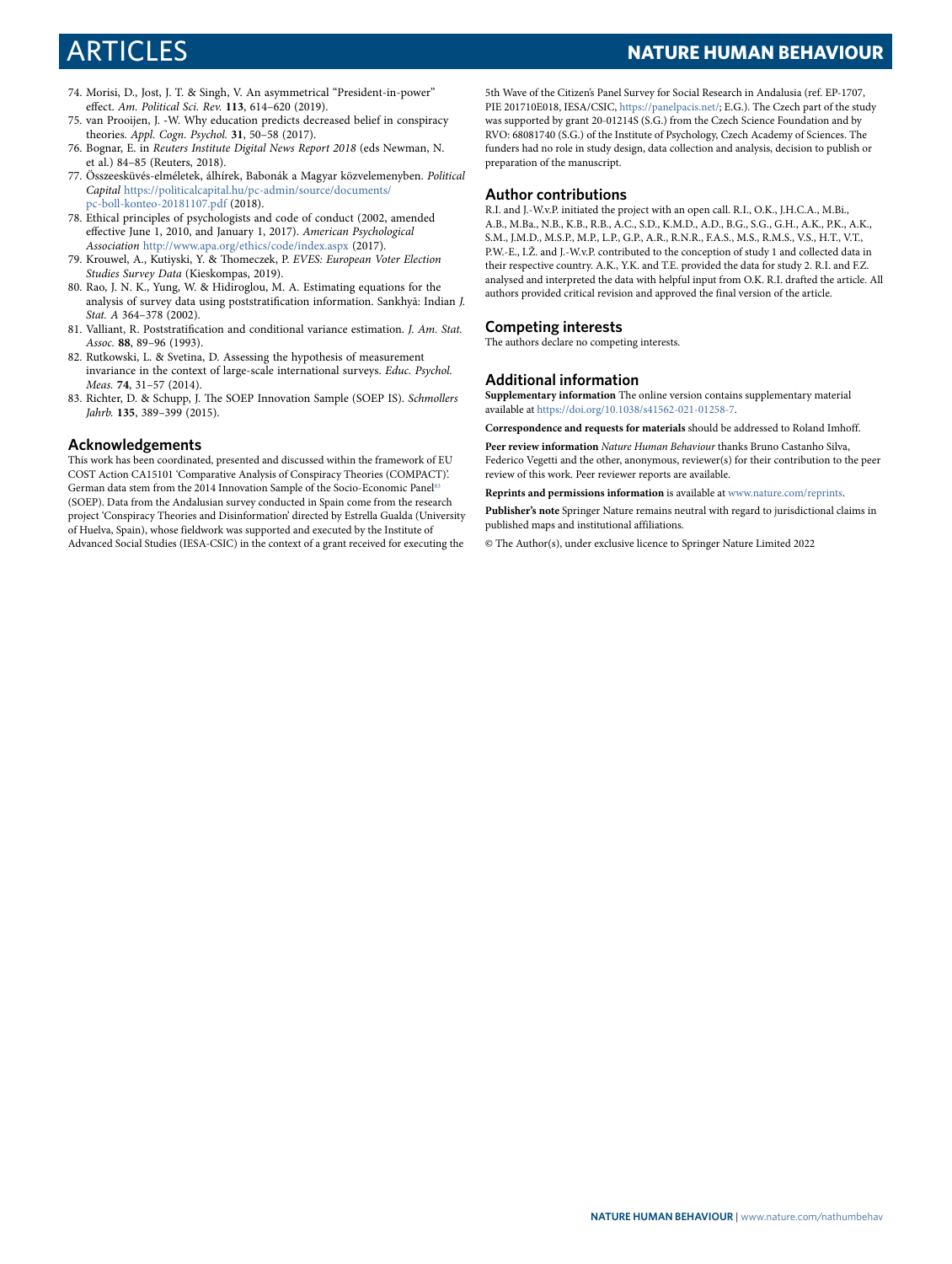# nature portfolio

Corresponding author(s): Roland Imhoff

Last updated by author(s): Nov 9, 2021

# Reporting Summary

Nature Portfolio wishes to improve the reproducibility of the work that we publish. This form provides structure for consistency and transparency in reporting. For further information on Nature Portfolio policies, see our Editorial Policies and the Editorial Policy Checklist.

#### **Statistics**

|     |           | For all statistical analyses, confirm that the following items are present in the figure legend, table legend, main text, or Methods section.                                                                                  |  |  |  |  |  |
|-----|-----------|--------------------------------------------------------------------------------------------------------------------------------------------------------------------------------------------------------------------------------|--|--|--|--|--|
| n/a | Confirmed |                                                                                                                                                                                                                                |  |  |  |  |  |
|     |           | The exact sample size $(n)$ for each experimental group/condition, given as a discrete number and unit of measurement                                                                                                          |  |  |  |  |  |
|     |           | A statement on whether measurements were taken from distinct samples or whether the same sample was measured repeatedly                                                                                                        |  |  |  |  |  |
|     |           | The statistical test(s) used AND whether they are one- or two-sided<br>Only common tests should be described solely by name; describe more complex techniques in the Methods section.                                          |  |  |  |  |  |
|     |           | A description of all covariates tested                                                                                                                                                                                         |  |  |  |  |  |
|     |           | A description of any assumptions or corrections, such as tests of normality and adjustment for multiple comparisons                                                                                                            |  |  |  |  |  |
|     |           | A full description of the statistical parameters including central tendency (e.g. means) or other basic estimates (e.g. regression coefficient) AND variation (e.g. standard deviation) or associated estimates of uncertainty |  |  |  |  |  |
|     |           | For null hypothesis testing, the test statistic (e.g. F, t, r) with confidence intervals, effect sizes, degrees of freedom and P value noted Give P values as exact values whenever suitable.                                  |  |  |  |  |  |
|     |           | For Bayesian analysis, information on the choice of priors and Markov chain Monte Carlo settings                                                                                                                               |  |  |  |  |  |
|     |           | For hierarchical and complex designs, identification of the appropriate level for tests and full reporting of outcomes                                                                                                         |  |  |  |  |  |
|     |           | Estimates of effect sizes (e.g. Cohen's $d$ , Pearson's $r$ ), indicating how they were calculated                                                                                                                             |  |  |  |  |  |
|     |           | Our web collection on statistics for biologists contains articles on many of the points above.                                                                                                                                 |  |  |  |  |  |
|     |           |                                                                                                                                                                                                                                |  |  |  |  |  |

## Software and code

|                 | Policy information about availability of computer code                                                                                                                |  |  |  |  |  |  |
|-----------------|-----------------------------------------------------------------------------------------------------------------------------------------------------------------------|--|--|--|--|--|--|
| Data collection | Diverse data collection methods due to multi-center nature of study. From telephone-based interviewing via Paper & Pencuil to a diverse<br>range of survey softwares. |  |  |  |  |  |  |
| Data analysis   | R core 3.4.1                                                                                                                                                          |  |  |  |  |  |  |

For manuscripts utilizing custom algorithms or software that are central to the research but not yet described in published literature, software must be made available to editors and reviewers. We strongly encourage code deposition in a community repository (e.g. GitHub). See the Nature Portfolio guidelines for submitting code & software for further information.

## Data

Policy information about availability of data

All manuscripts must include a data availability statement. This statement should provide the following information, where applicable:

- Accession codes, unique identifiers, or web links for publicly available datasets
- A description of any restrictions on data availability
- For clinical datasets or third party data, please ensure that the statement adheres to our policy

All data for Study 1 and Study 2 are available at https://osf.io/jqnd6/.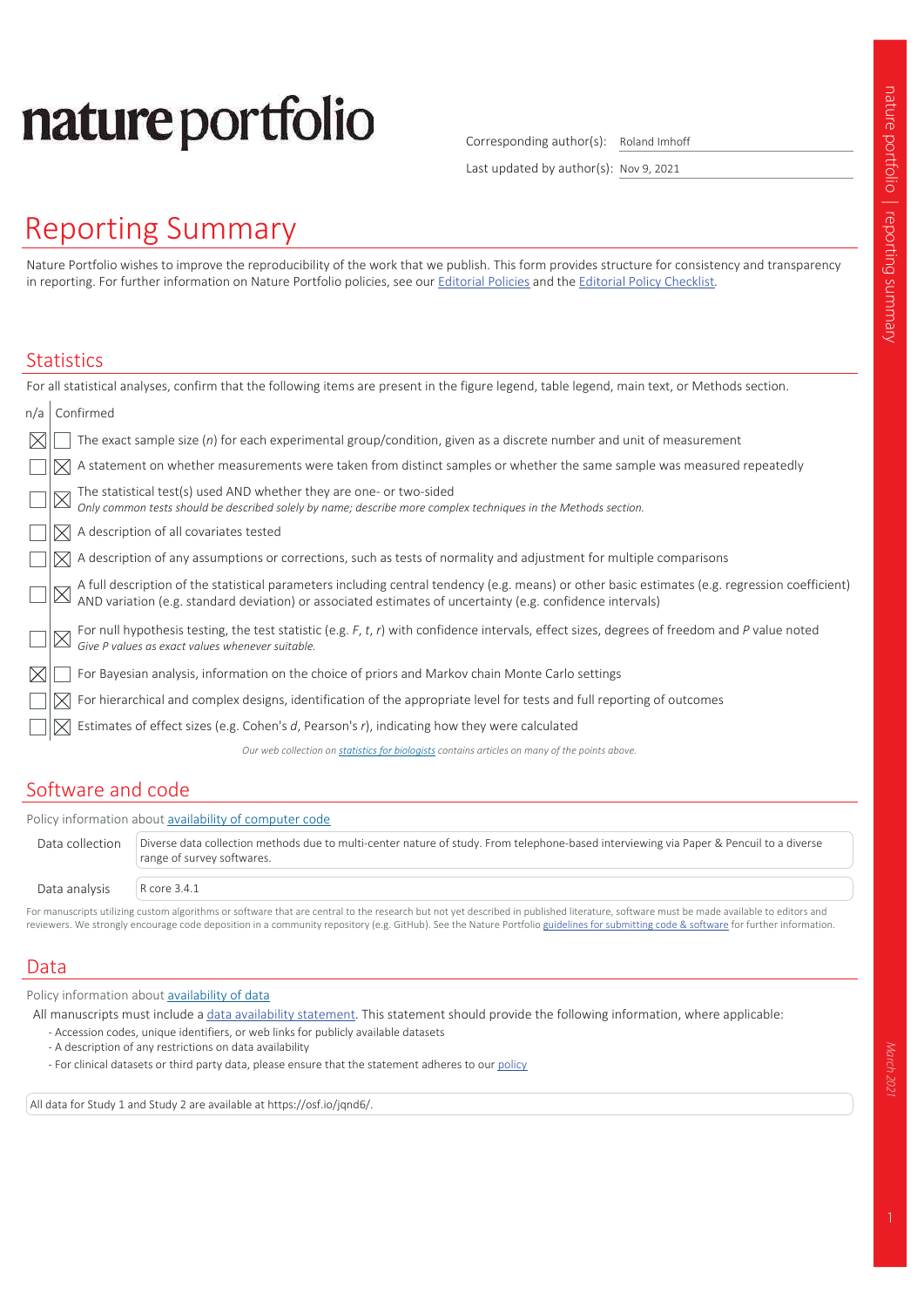# Field-specific reporting

Please select the one below that is the best fit for your research. If you are not sure, read the appropriate sections before making your selection.

Life sciences  $\boxtimes$  Behavioural & social sciences  $\Box$  Ecological, evolutionary & environmental sciences

For a reference copy of the document with all sections, see nature.com/documents/nr-reporting-summary-flat.pdf

# Behavioural & social sciences study design

All studies must disclose on these points even when the disclosure is negative.

| Study description | Two cross-sectional survey studies pooling data from a wide range of (mostly national) samples                                                                                                                                                                                            |
|-------------------|-------------------------------------------------------------------------------------------------------------------------------------------------------------------------------------------------------------------------------------------------------------------------------------------|
| Research sample   | Study 1 aimed at recruiting general population samples as similar to population demographics as possible from a wide range of<br>countries. The minimum number of participants per sample was 300, no upper limit was set. Study 2 employed secondary analyses<br>on an existing dataset. |
| Sampling strategy | Partially convenience sampling, some stratified samples.                                                                                                                                                                                                                                  |
| Data collection   | Survey study, data collected paper and pencil or online survey or computer-aided telephone interviews.                                                                                                                                                                                    |
| Timing            | see supplement S1                                                                                                                                                                                                                                                                         |
| Data exclusions   | None excluded                                                                                                                                                                                                                                                                             |
| Non-participation | Information unavailable                                                                                                                                                                                                                                                                   |
| Randomization     | n/a                                                                                                                                                                                                                                                                                       |

# Reporting for specific materials, systems and methods

We require information from authors about some types of materials, experimental systems and methods used in many studies. Here, indicate whether each material, system or method listed is relevant to your study. If you are not sure if a list item applies to your research, read the appropriate section before selecting a response.

#### Materials & experimental systems

#### Methods

| n/a | Involved in the study              | n/a       | Involved in the study  |
|-----|------------------------------------|-----------|------------------------|
|     | Antibodies                         |           | ChIP-seq               |
|     | Eukaryotic cell lines              |           | Flow cytometry         |
|     | Palaeontology and archaeology      | $\bowtie$ | MRI-based neuroimaging |
|     | Animals and other organisms        |           |                        |
|     | Human research participants<br>IХI |           |                        |
|     | Clinical data                      |           |                        |
|     | Dual use research of concern       |           |                        |
|     |                                    |           |                        |

## Human research participants

|                            | Policy information about studies involving human research participants                                                                                                                                                                                                                                                                                                                                                                                                                                                                                                                                                                                                                                                                                                                                                                                                                                                                                                                                                                                                                                                                                                                                                                                                                                                                                                                                                                 |  |  |  |  |  |
|----------------------------|----------------------------------------------------------------------------------------------------------------------------------------------------------------------------------------------------------------------------------------------------------------------------------------------------------------------------------------------------------------------------------------------------------------------------------------------------------------------------------------------------------------------------------------------------------------------------------------------------------------------------------------------------------------------------------------------------------------------------------------------------------------------------------------------------------------------------------------------------------------------------------------------------------------------------------------------------------------------------------------------------------------------------------------------------------------------------------------------------------------------------------------------------------------------------------------------------------------------------------------------------------------------------------------------------------------------------------------------------------------------------------------------------------------------------------------|--|--|--|--|--|
| Population characteristics | See above                                                                                                                                                                                                                                                                                                                                                                                                                                                                                                                                                                                                                                                                                                                                                                                                                                                                                                                                                                                                                                                                                                                                                                                                                                                                                                                                                                                                                              |  |  |  |  |  |
| Recruitment                | For Study 1, the first and last authors issued an open call for participation via the EU COST Action network "Comparative<br>Analysis of Conspiracy Theories (COMPACT)". Specifically, we invited collaborators to contribute datasets that included all<br>required variables from at least 300 respondents. Each collaborator in Study 1 was encouraged to contribute as large a<br>sample as possible, preferably matching population in terms of age and gender distribution, and excluding solely student<br>samples. No statistical methods were used to pre-determine sample sizes, but we encouraged to collected samples as large<br>as feasible.<br>This was complemented with a second study based on a large-scale two-wave online panel study conducted in 13 EU<br>countries (we coded Belgium-Flanders and Belgium-French Speaking separately in the data, yielding 14 national categories).<br>Data collection for Study 2 was conducted by Kieskompas ("Election compass") in accordance with the Dutch Authority for<br>the protection of personal information ("Autoriteit Persoonsgegevens"). Panels were acquired through online Voting Advice<br>Applications (VAAs) prior to elections. VAA users voluntarily agreed to join the panel and be contacted with research surveys.<br>The potential respondents received an email invitation with an online link to participate. In countries where panel responses |  |  |  |  |  |